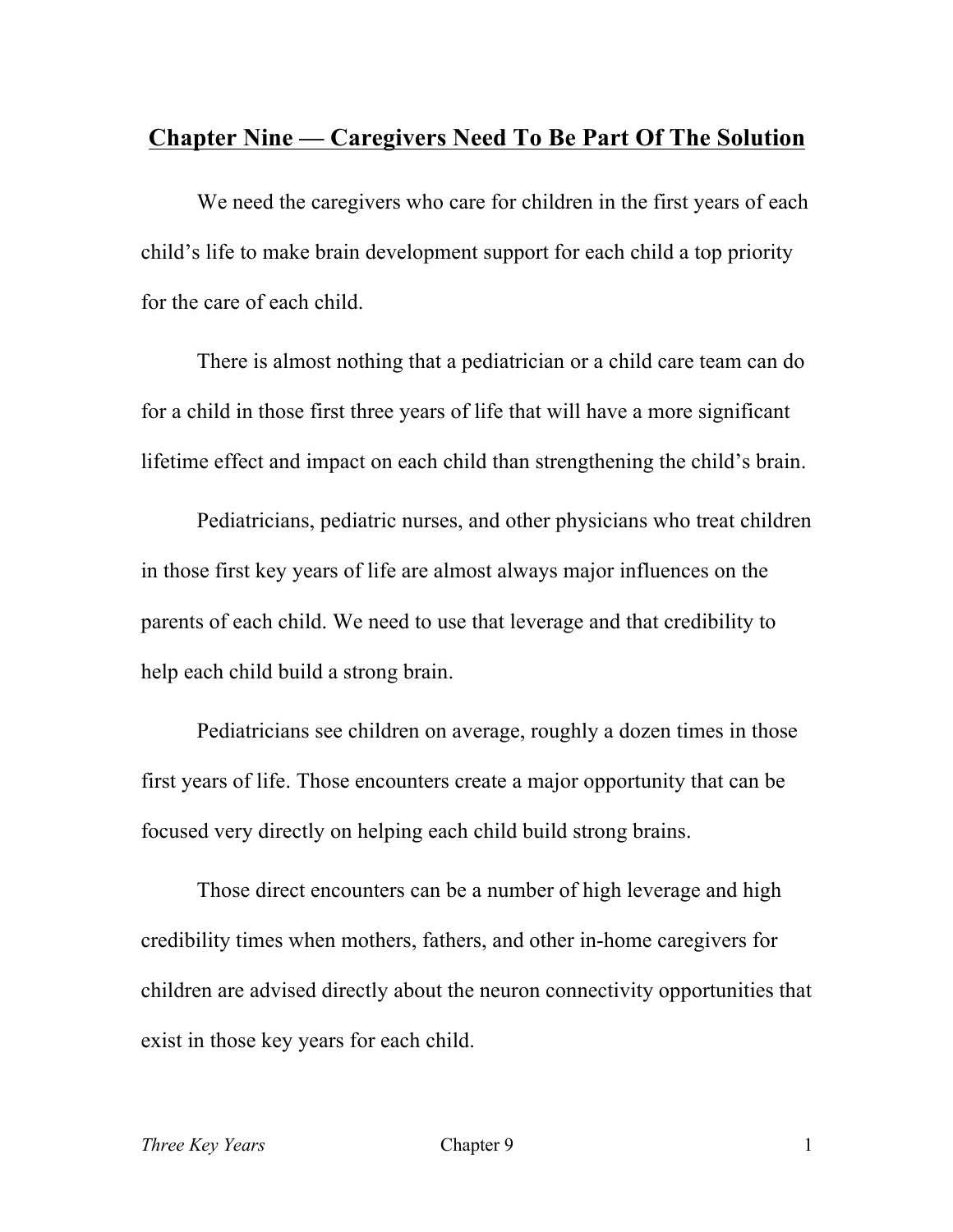Parents come to those pediatric interactions to learn from the caregiver about best care for their child. In addition to the basic and standard teaching by the caregivers in those encounters about topics like nutrition and infections, those interactions should now be used very intentionally and deliberately to help each parent understand the biological time frames for brain development and the various levels and kinds of parental and family interactions with their children that can support brain strengthening processes for each child.

# **We Need All Pediatric Care Teams To Help With That Teaching Process**

Pediatricians should also incorporate some basic assessments of infant progress in those key areas in their examinations and in their direct developmental analysis process for each child.

Some pediatricians and child care teams are doing that work extremely well now — but the truth is that we are not currently getting that level of support from our pediatric care teams on those sets of developmental issues for far too many of our children today.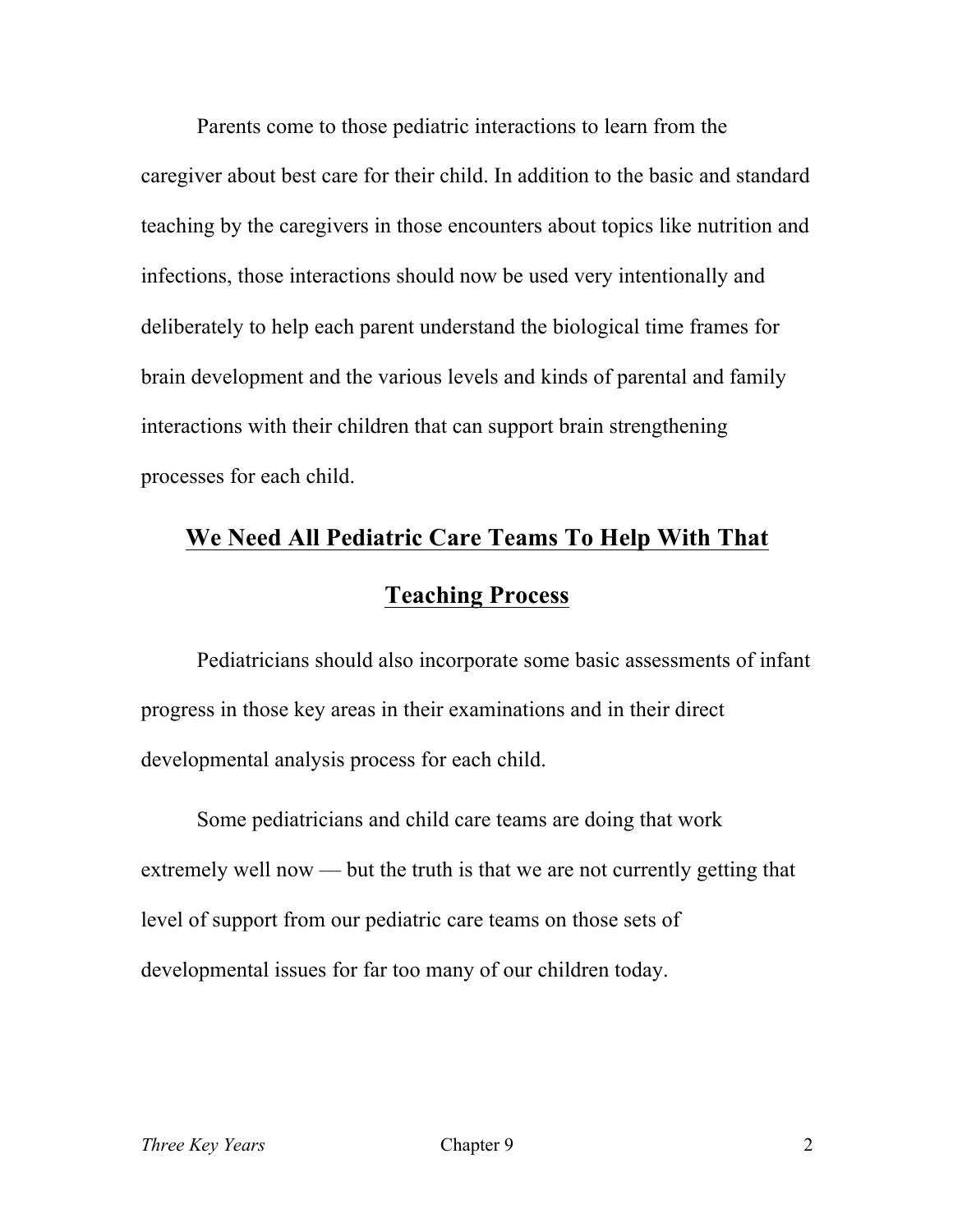Too many caregivers for both mothers and young children do not make that set of developmental issues a priority or a focus in their care delivery interactions with parents in those key years.

Not all caregivers make those issues a priority or even a topic of discussion. Too many caregivers today do not educate and coach each new parent effectively and consistently about those early brain strengthening opportunities and about those brain development issues and opportunities that exist for each child.

Some care teams do not mention those issues to parents at all.

That is unfortunate. Not doing that teaching directly to parents in those care related settings in those key time frames is a huge lost opportunity that is lost forever for each child. No one is more trusted by mothers and fathers than their child's pediatric caregivers, and that trust can translate into better parenting practices for many children if the teaching opportunity about brain strengthening approaches is used consistently and used well by our caregivers.

We can't afford to lose any of those opportunities. A dozen opportunities can be lost for each child by the caregivers who do not make brain development for children a priority in their care delivery approach.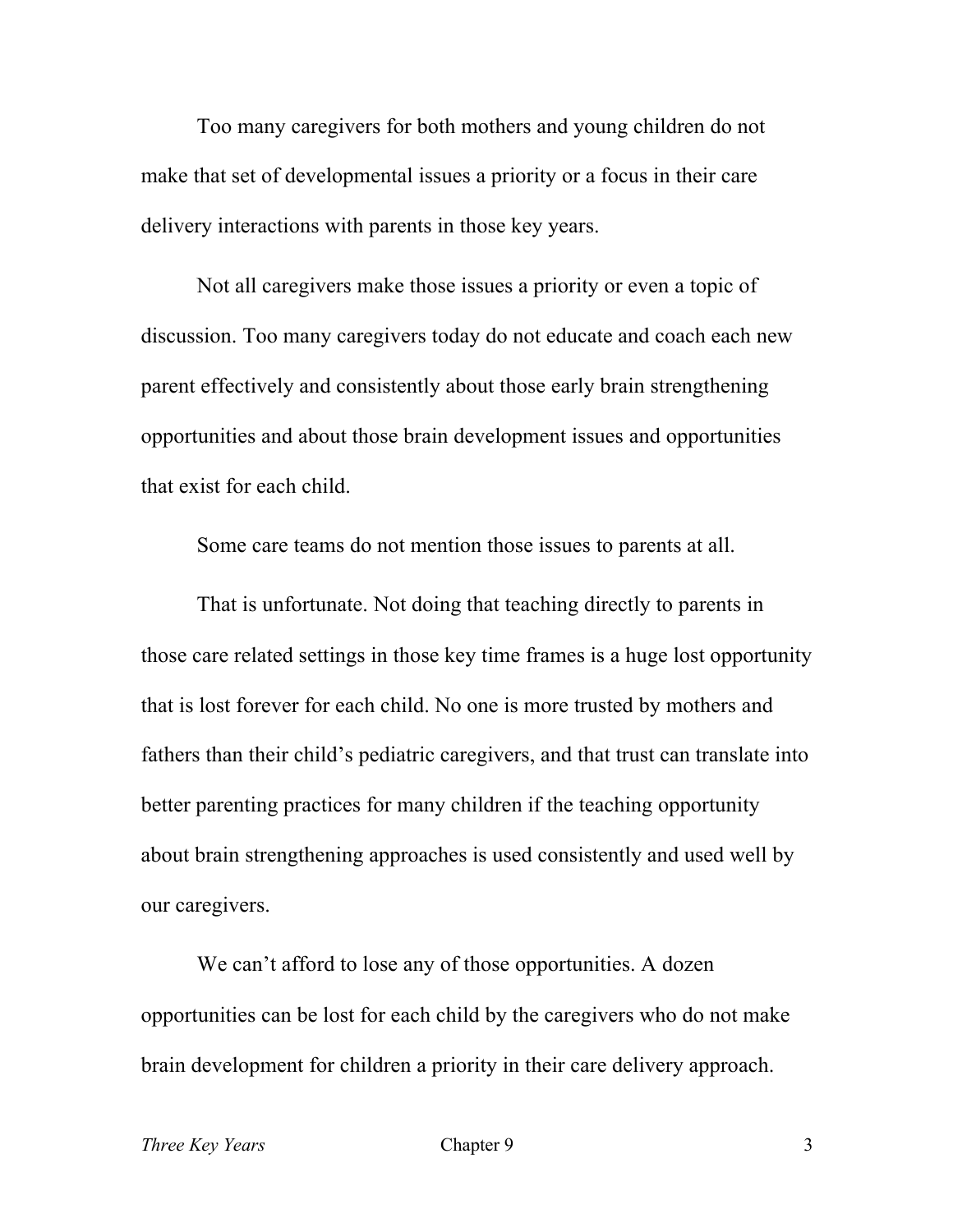We need all caregivers to be on the side of the very young children on that very important issue and we need each caregiver to do what each caregiver can do to encourage the parents of each child to help their child directly in those key areas of development.

#### **The American Academy Of Pediatrics Is Taking A Lead Role**

The American Academy of Pediatrics reflected that basic position last year when the Academy officially advocated having all pediatricians recommend reading and early development support to very young children and even began supporting programs that help get needed books to mothers of young children who don't have books in their homes.

The Academy of Pediatrics also collaborated very directly with the Zero To Three National Center for Infants, Toddlers, and Families in September of 2013 to produce a document about brain development in those first years that all caregivers and policy makers should read. It is an extremely well written set of articles and papers.<sup>5</sup>

The joint publication was labeled "Early Brain and Child Development" and is available from the Zero To Three website.<sup>1</sup>

 <sup>5</sup>

<sup>1</sup>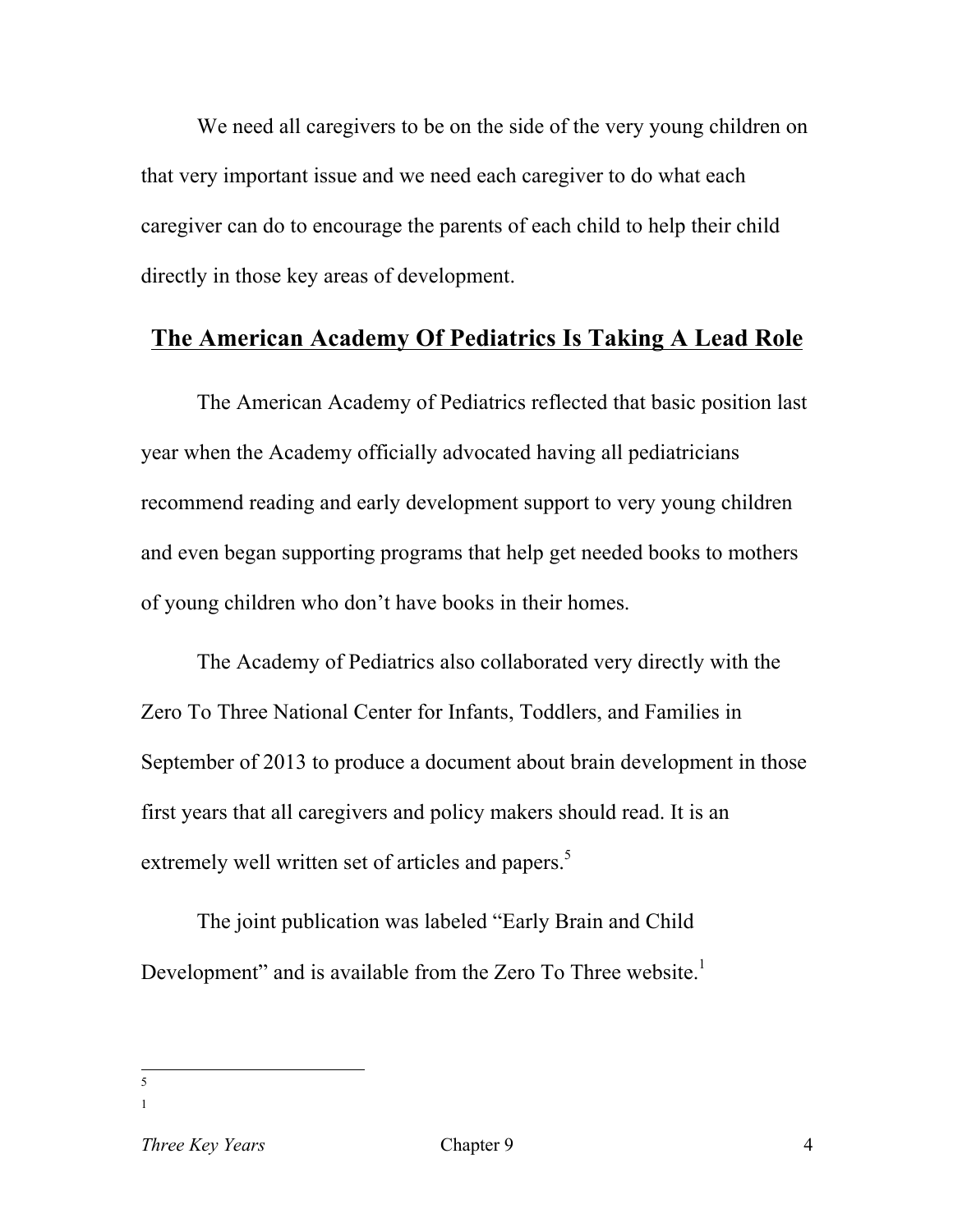That report should be mandatory reading for people who are working on policy issues relative to very young children.

The Pediatric Academy is exactly on the right track with its current agenda and coaching. We are fortunate as a country that our key national association for pediatricians is doing the right thing for children on that key issue.

## **We Also Need Our Obstetricians To Directly Teach That Science**

We need obstetricians to also be a key part of that education process.

To have a maximum educational impact on all new mothers from caregivers in the most effective time frames for the brain development of each child, it would also be very useful to have the doctors who care for prospective mothers during pregnancy to also be a source of wisdom and teaching on those key issues.

To help all mothers-to-be to understand the opportunities that will exist for their children, we would benefit significantly if we could get direct and equivalent support for educating parents on those issues from the doctors who care for pregnant women.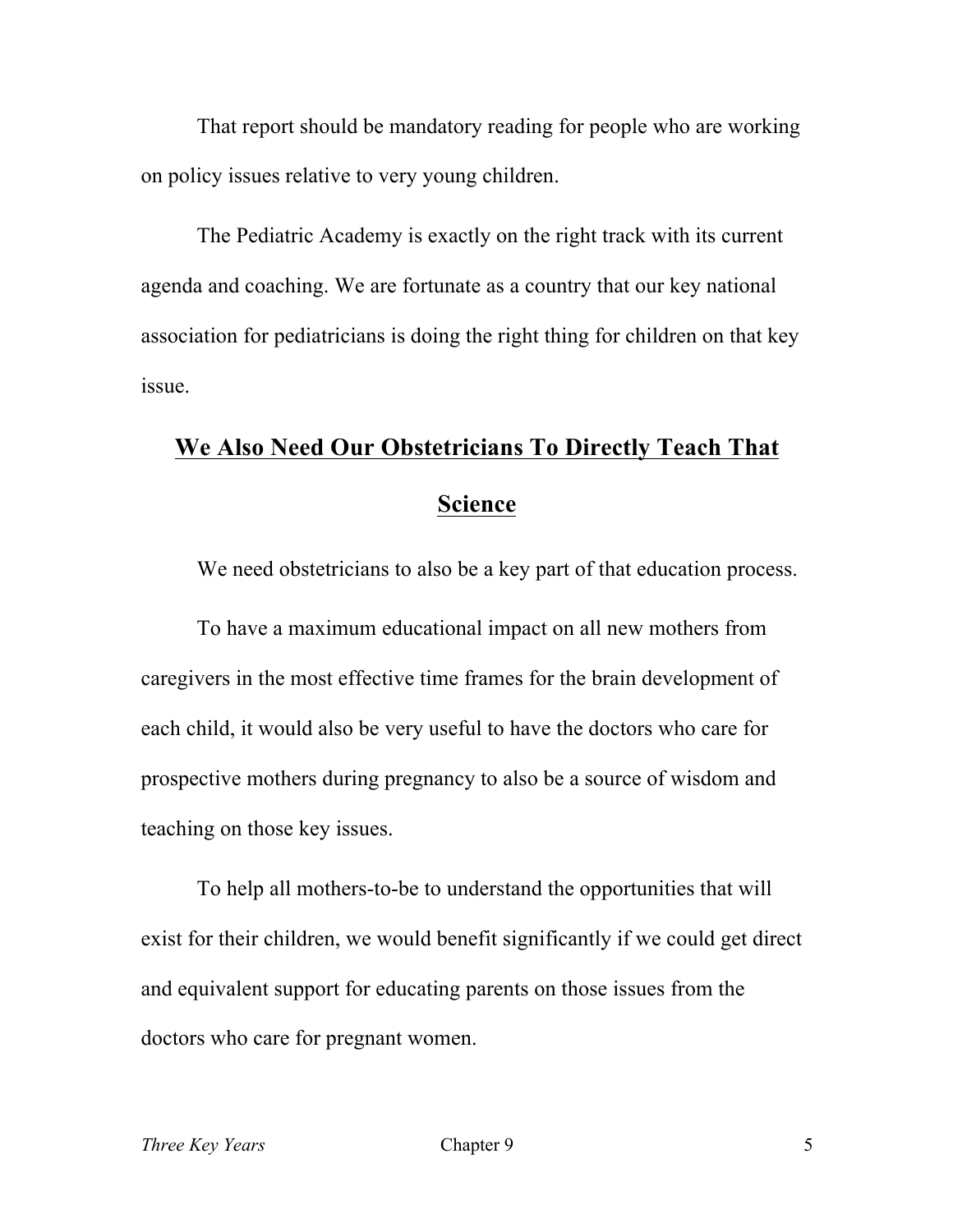For maximum positive impact on mothers and infants, we will be very well served if the obstetricians and midwives who care for mothers during pregnancy join in that public health agenda and make the point of teaching each perspective mother about the wonderful and immediate opportunities for brain development in their child that will begin for their child with birth.

If we are going to have to highest impact from extremely credible and trusted experts with the parents of new babies, then our obstetricians and our midwives and our pediatricians and our pediatric nurses all need to be key parts of the learning process about early brain development for the mothers of very young babies.

# **Care Givers Have Great Credibility And High Degrees Of Opportunity**

Missing that opportunity during the pregnancy and during the first episodes of care after the child is born to teach each and every mother this information is very unfortunate because of the consequences to each child whose parents do not know or understand what they can do to help their child build strong brains in those key periods of time.

Each and every child we help and save is a child we help and save. Each child we don't help and each child who does not get that support and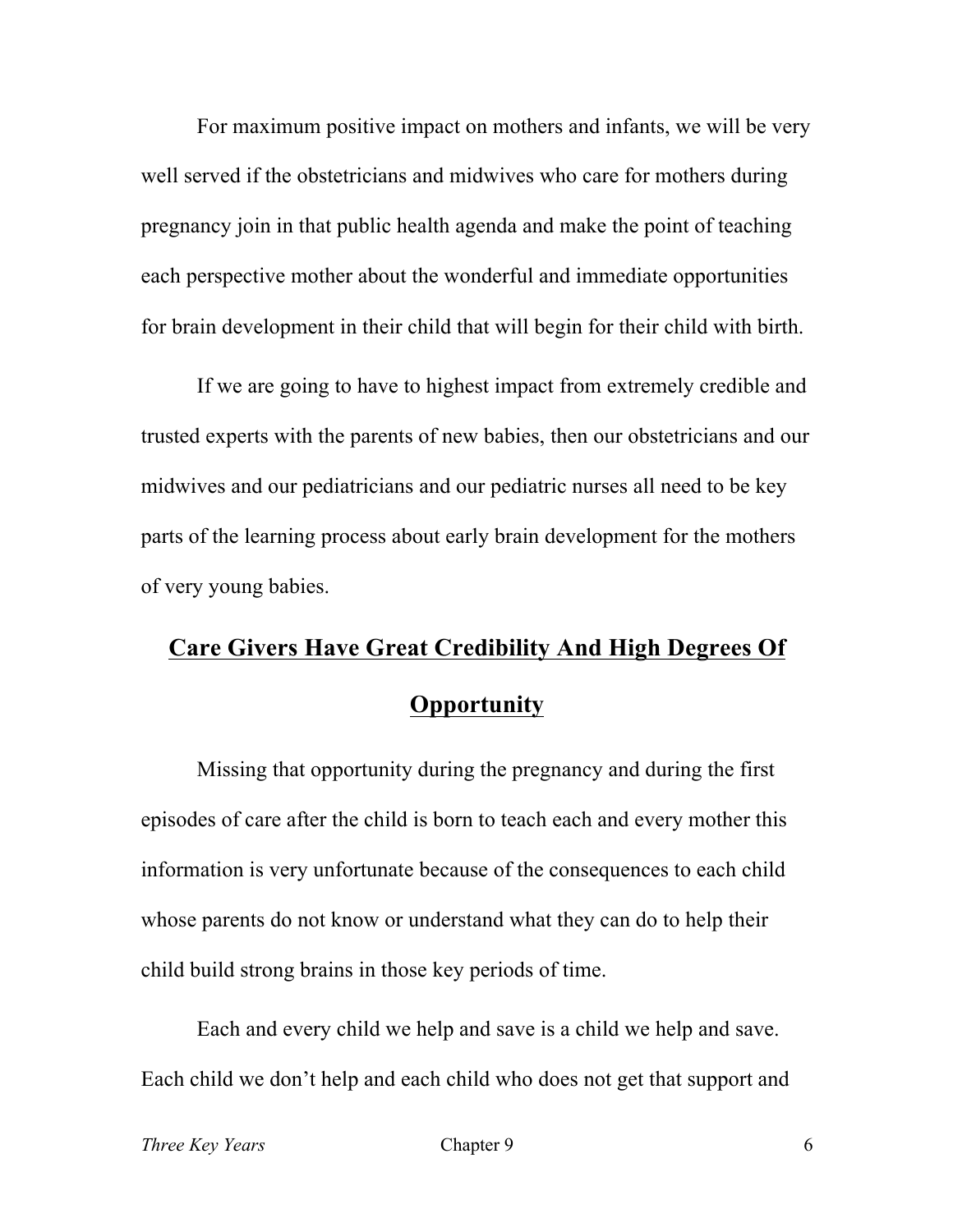basic brain exercise in those key years faces a challenging life — through absolutely no fault of their own.

Ideally, that teaching can begin before the baby is even born.

Almost no one has higher credibility levels with new mothers than the obstetricians and the midwives who help the mothers through their pregnancies into birth. Those caregivers are respected, trusted, and have great influence with mothers. When those caregivers tell mothers that they will be able to strengthen their babies' brains by interacting with their babies in those first years of life, many mothers will take that message from those highly credible messengers to heart and will begin to plan their life as a parent accordingly.

That extremely high credibility level that the obstetrician team has with mothers then tends to be shared after their baby is born by the pediatricians and by the pediatric nurse practitioners and other child care team members who advise each mother about her infant child for those first years of life.

Those tend to be very special, high impact, high credibility, and effective patient/caregiver relationships. The caregivers for pregnant women and the caregivers for their children after they are born all tend to be given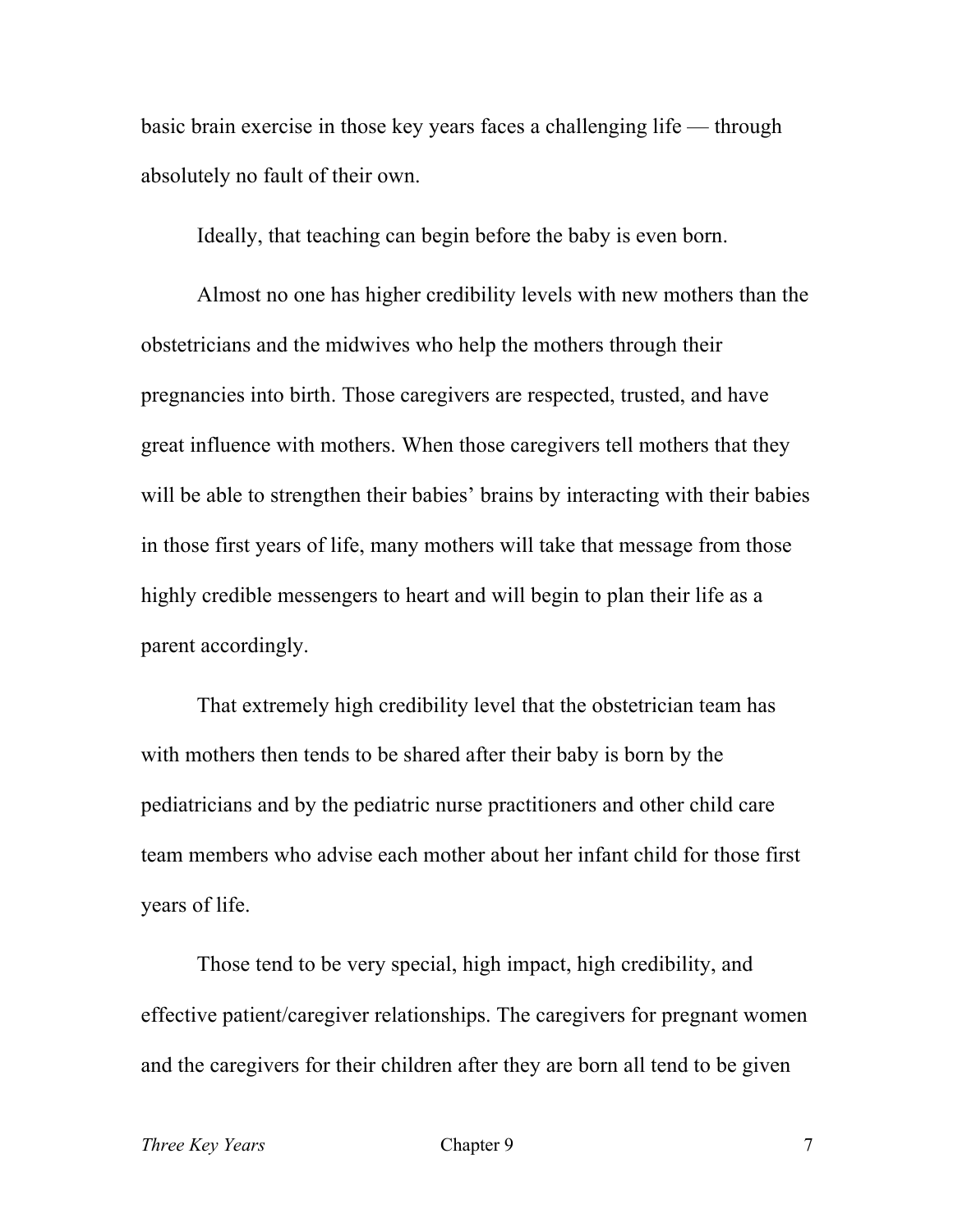very high levels of trust, credence, and even behavioral compliance from the new mothers and their families.

That might be particularly true for first time mothers who are deeply hungry for information about their pregnancy and their new child, but it is true for all parents for each child. Pediatricians and other primary care team members for infant and children tend to be trusted and that creates an impact that can benefit each child when it is used intentionally to teach those issues about the value of exercising each child's brain to the parents of each child.

# **Mothers Should Know That Information Before Leaving The Hospital**

Hospitals can and should also be support resources on that key set of brain support issues. Hospitals should add information about the brain strengthening opportunities for new mothers to the take home materials that hospitals give to each new mother.

It is important to start that teaching as soon as possible from each set of caregivers because the time to make an impact begins immediately and because far too many parents have no idea that those opportunities to strengthen their baby's brain exists.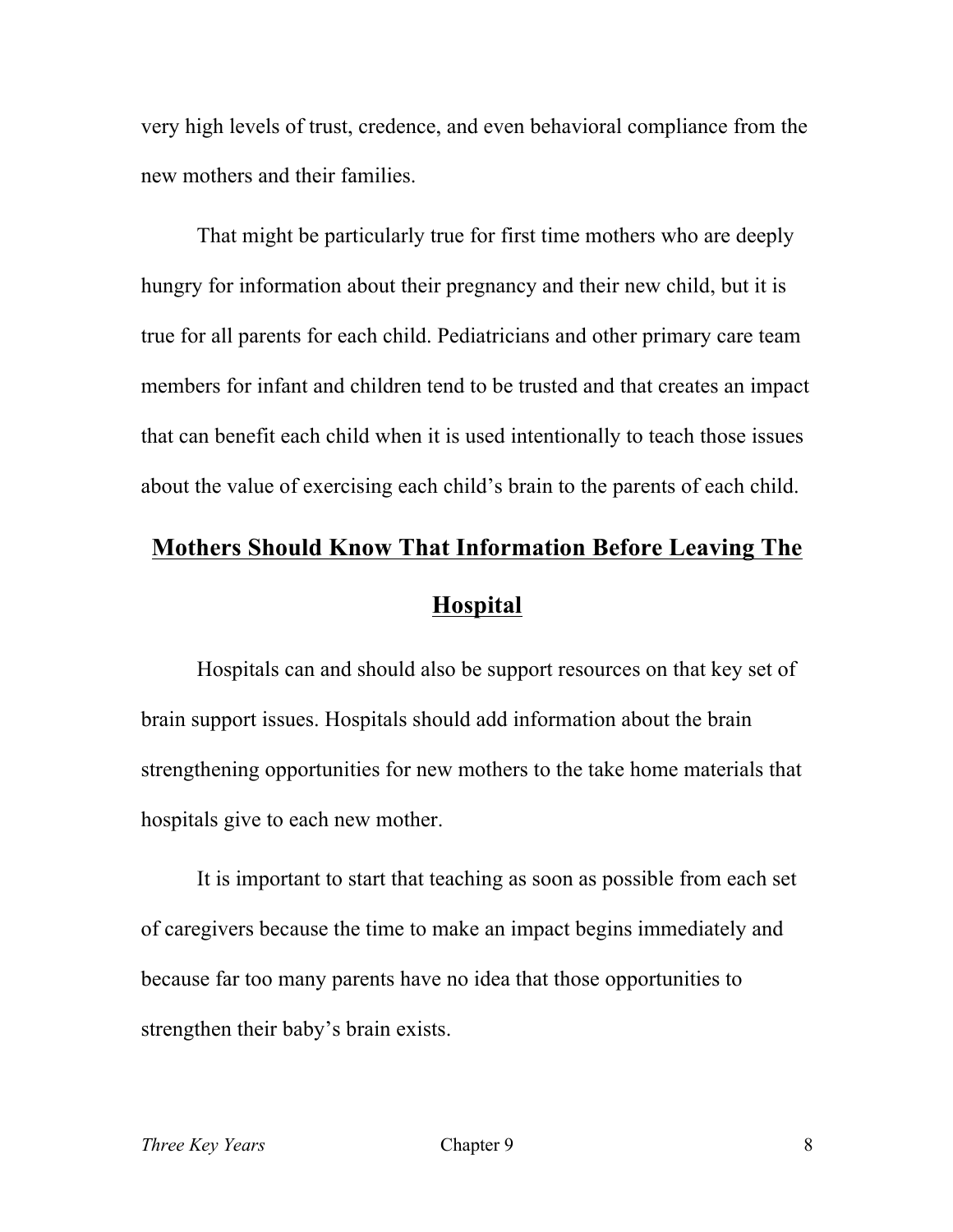A recent set of surveys done in California found almost no mothers of young babies who knew that science or who explicitly understand those developmental opportunities.

Almost none of the surveyed parents had been told about those issues by their care teams in ways that the parents remembered the messages and were able to build that set of factors into their parenting approaches and strategies.

### **Mothers And Fathers Become Enthusiastic When The Opportunities Were Explained**

The mothers and fathers who are in the surveyed groups became excited and enthusiastic about the opportunities to help their child strengthen their brain and become better learners when those opportunities were explained — but those parents had not been taught that information before that time.

We need to do much better than that. We need all parents — every single new mother in particular — to know that information.

We need care teams who teach each set of parents the functional link between brain exercise and brain strength for their child. Just telling parents to talk, read, and interact with their children because interaction of various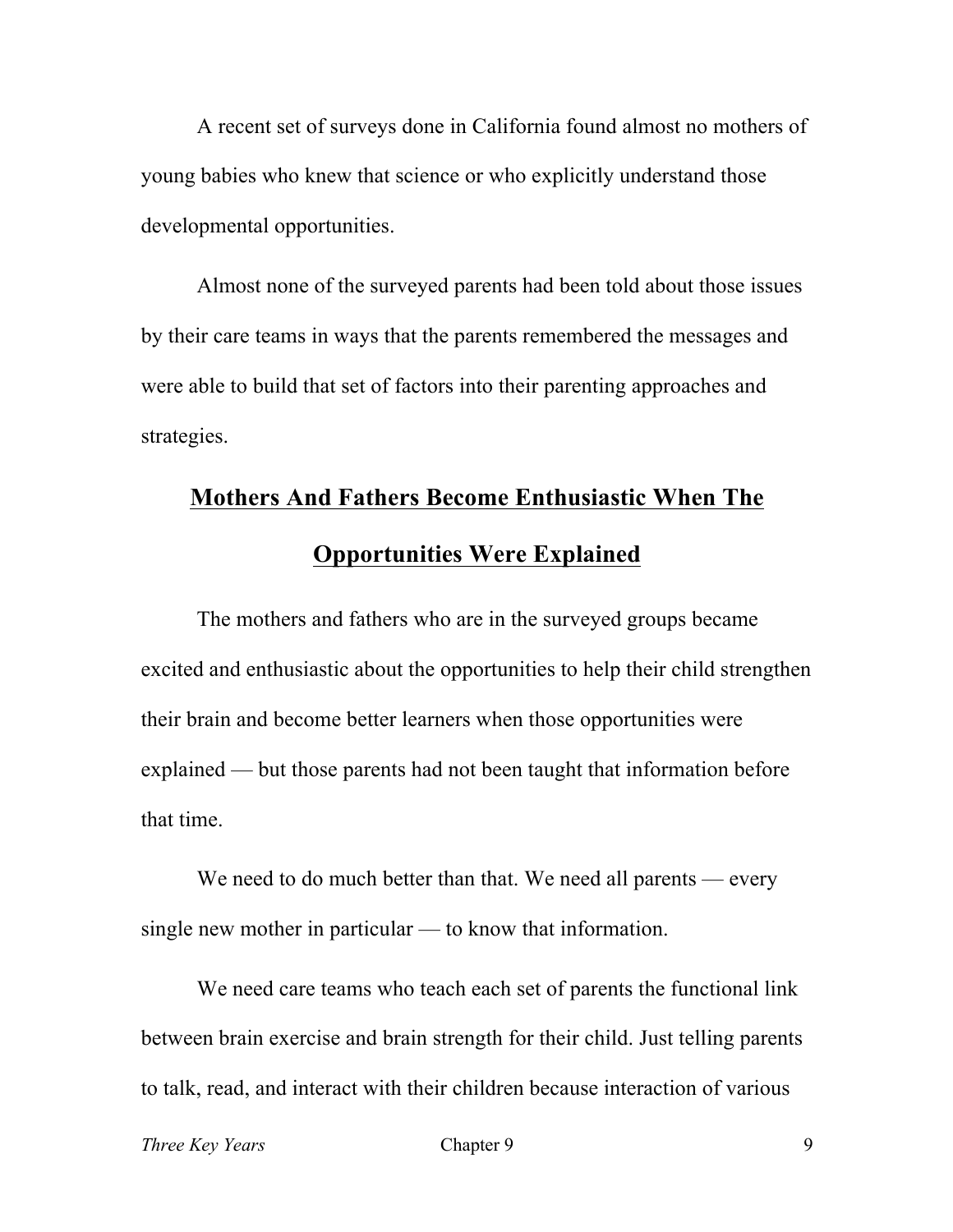kinds is generically a "nice" thing to do for a baby is much less useful and much less respectful of the decision making role of the parent than telling the parent that brain exercises in those key years will help their baby have a stronger brain and will have an enhanced ability to learn.

Parents love their children and parents are accountable for their children in key ways that make sharing that specific linkage between behavior and their child's future clearly the right thing for the caregiving team to do.

Parents deserve the chance to understand that science and those behavioral realities in direct and clear ways. Caregivers should make teaching that set of opportunities to each parent a high priority.

Our obstetricians can begin that teaching before birth and the hospital where each child is born can also be an intentional part of the teaching process relative to those brain-strengthening issues for each new mother.

Our caregivers, as a team, should set a goal of never having a new mother go home from the hospital without having received a focused and solid teaching session on those specific brain development issues and opportunities for their child.

#### **We Need Parent Teaching Tools To Reinforce The Teaching**

*Three Key Years* 10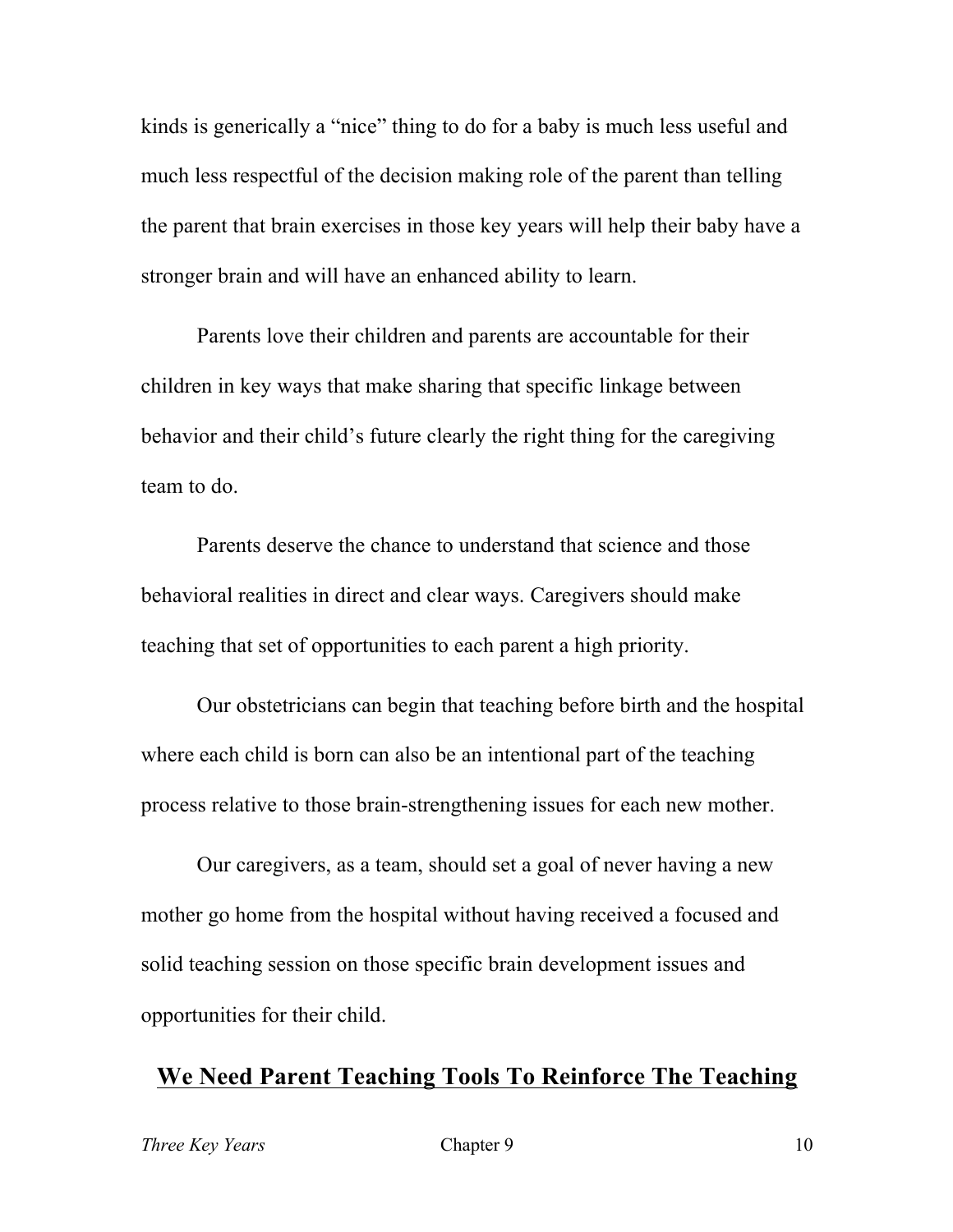That teaching process for each new mother in that hospital setting after the birth doesn't need to be long — but it does need to be clear.

It can be very useful to tie a set of the teaching tools that exist to do that work to that coaching encounter. Having that specific learning supported by video pieces, Internet links, and written materials can all reinforce the message in ways that make the learning process more effective and can continue to create teaching links after the baby is taken home from the hospital.

In the best set of circumstances, we need all caregivers — beginning with the obstetricians and the hospital care team and then extending to the pediatric care teams who see the baby for follow-up well baby and sick baby visits — to be teaching the basic facts about brain development opportunities to the parents of each child at the time when that teaching can provide the greatest benefit to each child.

At the core, hearing those messages about brain development opportunities in our babies from each of those trusted caregivers at each of those highly leveraged moments in the care relationship is an opportunity we need to utilize in the most consistent and effective way for each child.

#### **We Need All Key Caregivers To Support Those Key Issues**

*Three Key Years* Chapter 9 211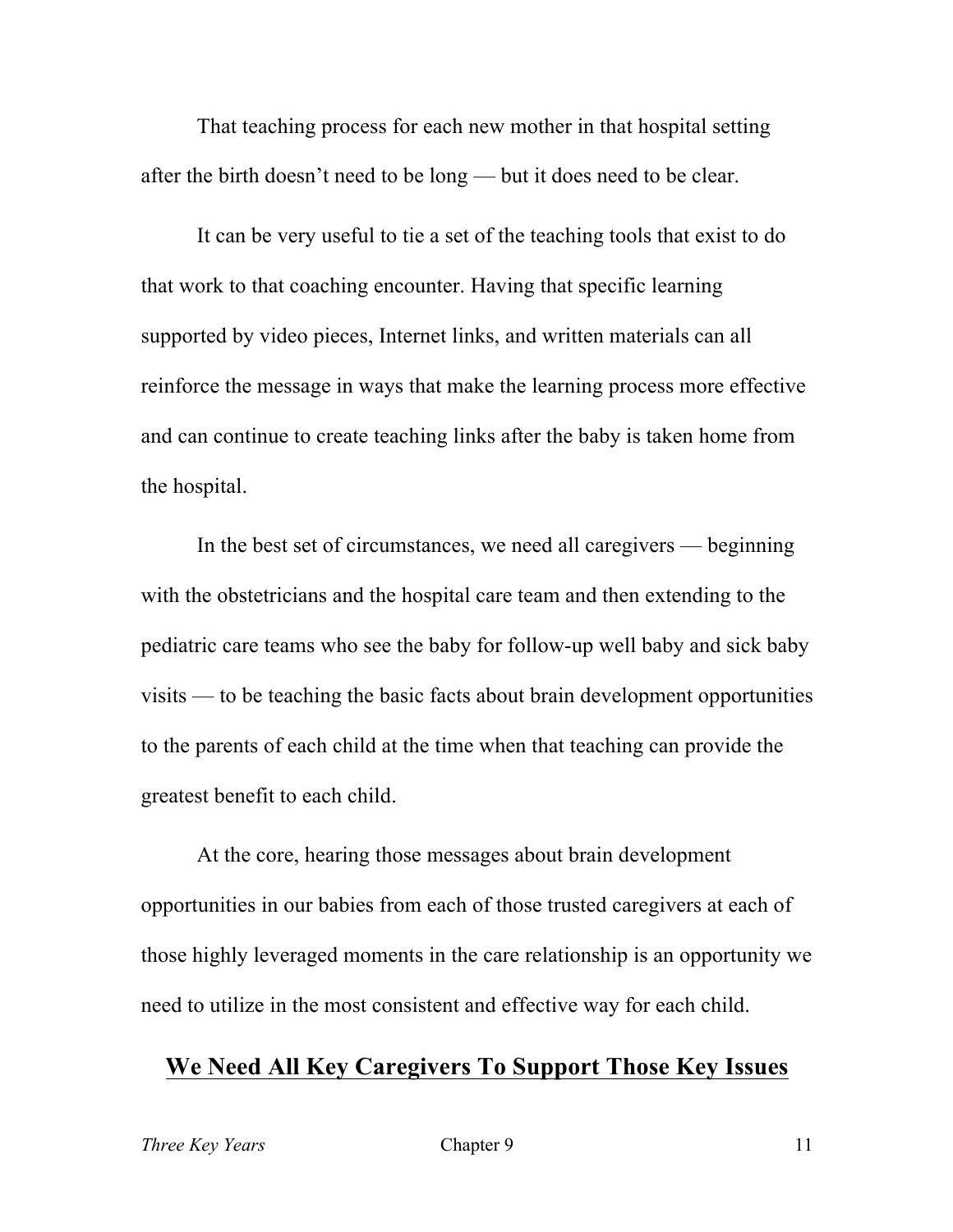We need to get the maximum benefit for each child from those highly credible caregiver relationships with each new mother. To begin the process, we need that set of caregivers to understand the key issues. Not all caregivers are current on the relevant science and biology. That needs to be an early teaching focus for any caregivers who do not know that science now.

We need those caregivers who are helping each mother with both pregnancy and childcare to understand the brain development functionality and to throw the most current information about brain growth science, processes, and interaction opportunities that exist for their child.

We need all of those caregivers who take care of our children to understand the science so all caregivers can to teach that science and that opportunity to parents and to each other as teams. We need caregivers to share that opportunity with each other in ways that create team care for the babies and their parents and families.

We need care teams who understand the extremely high benefit levels that result for a child from the parent talking directly to the child and interacting in loving and safe ways with the child.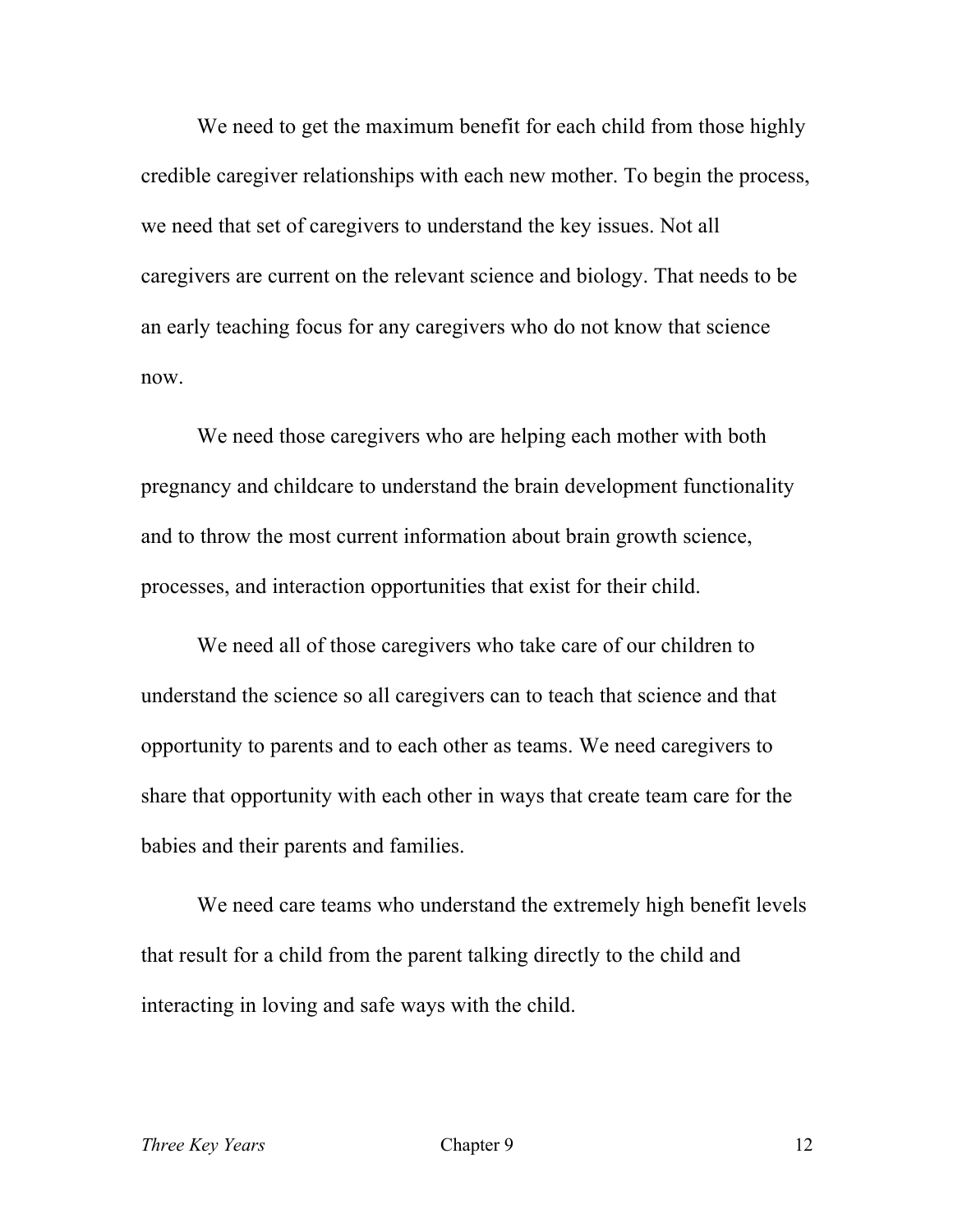Spoken interactions with each child build brain strength at levels that can exceed all other interactions. Too many parents don't know or even suspect the value to their child relative to brain growth that speaking to their child can create.

Reading to each child also has layers of benefits. The reading process, itself, creates a set of safe and direct interactions that babies tend to love. The vocabularies of babies who are read to tend to be significantly higher than the vocabularies of children who do not have books read to them. Multiple studies have shown that to be true.

A key point to understand about that relationship is that the books, themselves, often contain only a simple set of words. The major growth in vocabulary for those infants comes from the other words spoken by the parents to the child about the books and about the topics of the books. Simply reading is good and reading that is linked to conversations with the child can be golden.

We need the care teams who care for children in each setting to figure out who on each team is doing the work of teaching brain development science, practices, processes, and opportunities to at least one parent for each child.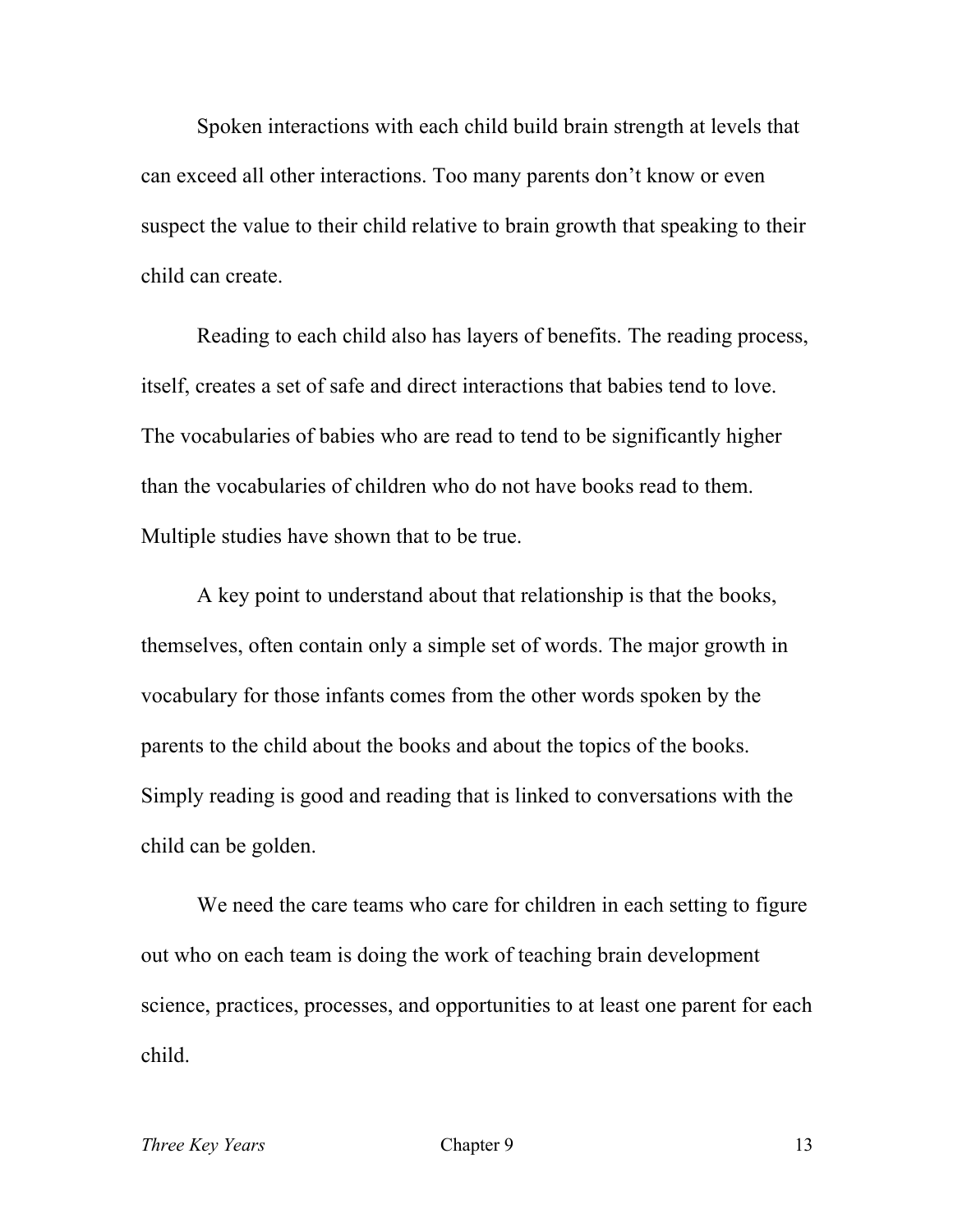Learning by parents is never more focused and more child directed than it is during the pregnancy, birth, and first levels of care settings and direct care experiences for new mothers and fathers. That is a high opportunity time for teaching both new fathers and new mothers how to interact with their children in ways that will meet the brain support needs of their children.

# **We Need Both Direct Coaching And Support Materials That Continue The Teaching At Home**

Every care site and every caregiver should have access to a useful set of support materials for their patients that can be shared at the care site and taken home by the parents for each child. Those kinds of materials exist in many settings and they can be made available to all care sites and care teams relatively easily.

But even when there are no support materials in a setting that are available to the caregiver, we need each caregiver to simply explain verbally to the parent of each very young child that having basic and consistent interactions with their child will build brain strength in their child.

That specific piece of information doesn't need to be supported by a tool kit to be conveyed in a meaningful and life-changing way to a parent. It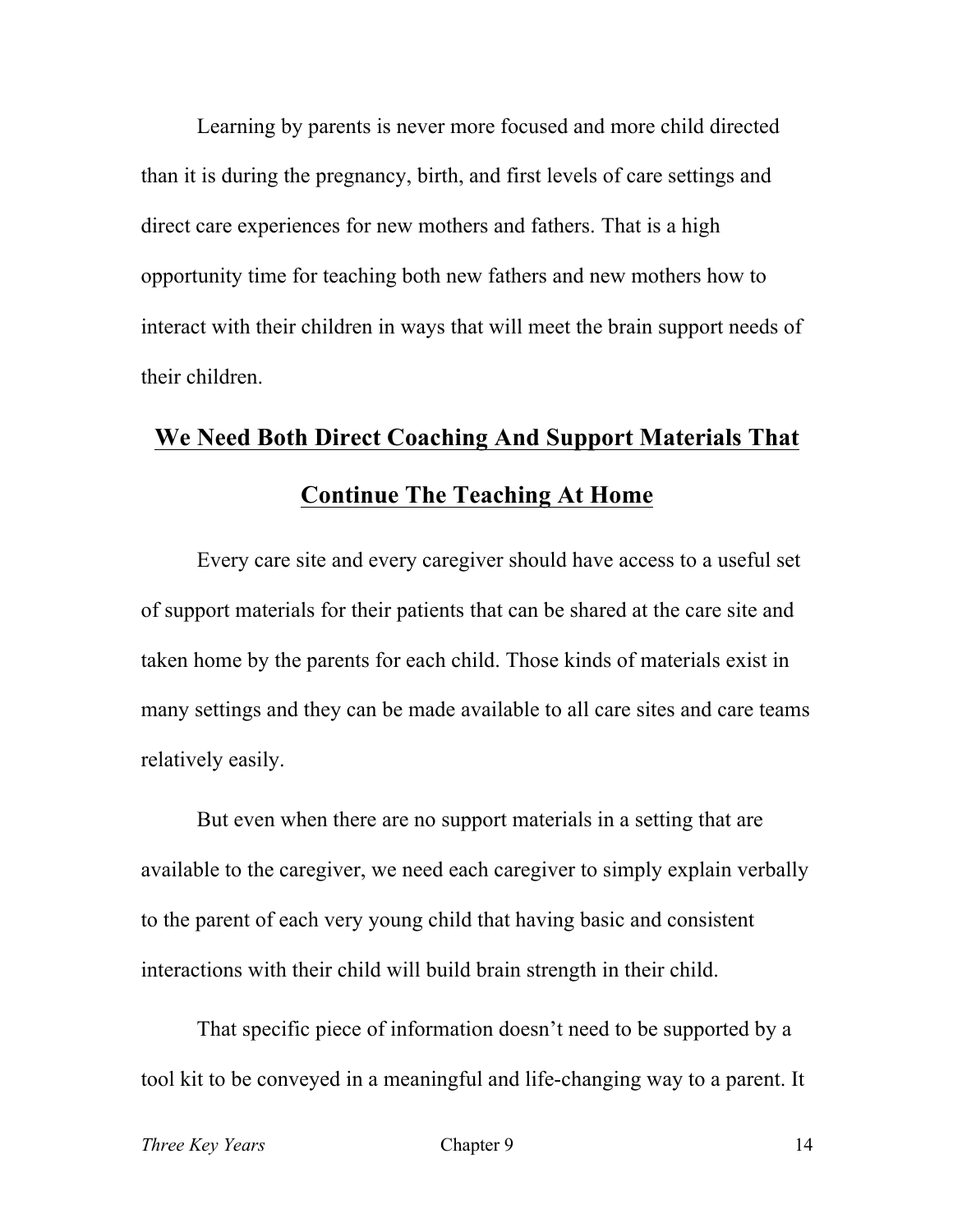can be simply said to each parent. Direct coaching on that key issue from the caregiver to the parent can have major impact all by itself.

It can be even better and more effective when there are tool kits to help teach that information, but simply making that point about the positive impact of exercising each child's brain directly to each parent in a face-toface setting can have a major impact on a parent that can change a child's life.

### **We Need Reminders As Well**

To help the most children, it is useful to have follow-up support tools and to have on-going communication approaches relative to those issues as well. Reminders to each parent with a very young child about useful interactions with the child can happen regularly in a systematic way using a number of easily available communication tools.

There are a small number of Internet tools in limited use now that send text messages to parents reminding the parents to interact directly in key ways with their children, for example. Chapter Twelve of this book lists some of those Internet supported reminders.

That connectivity package and that connectivity support tool kit will undoubtedly get continuously better in fairly short time frames because the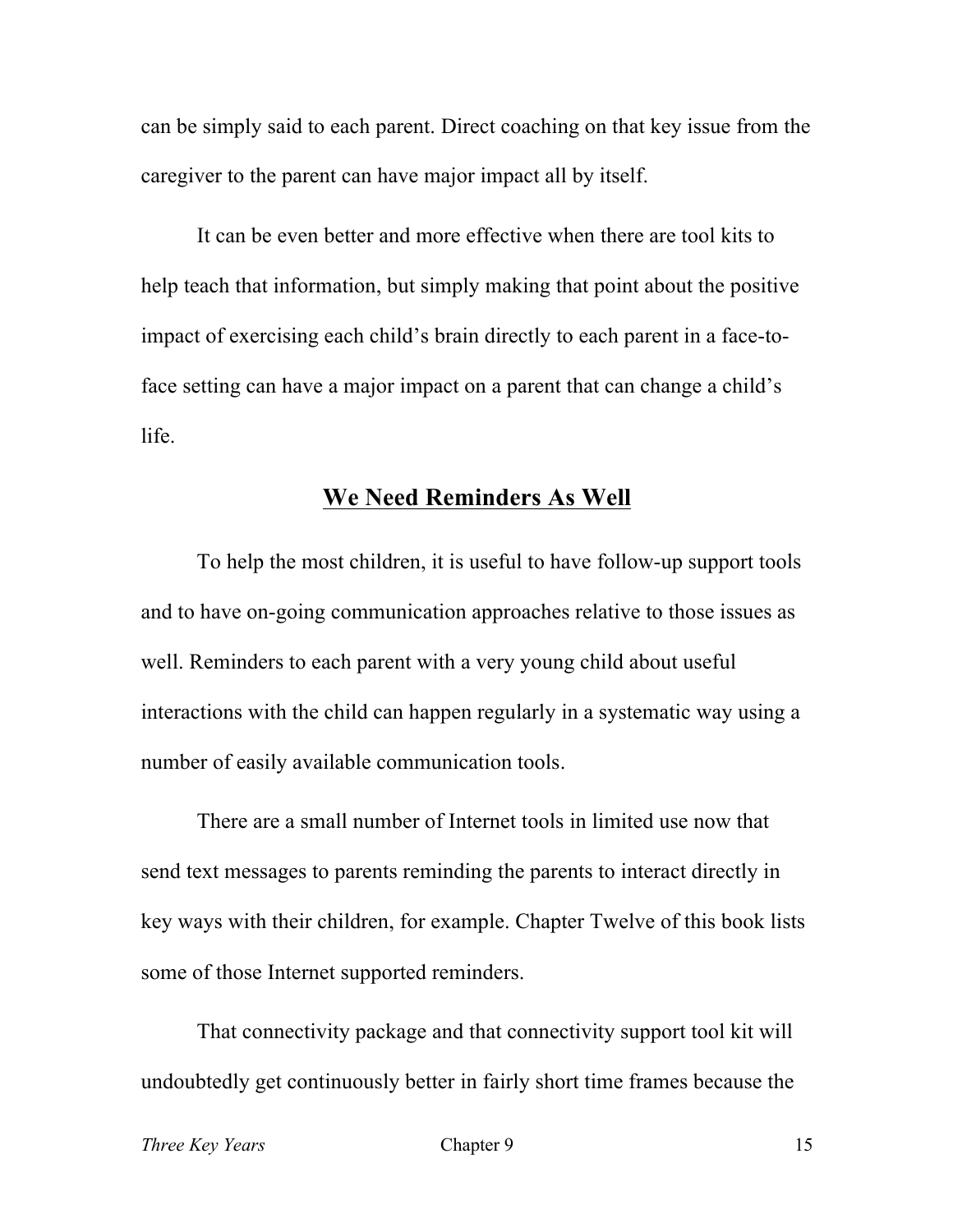tendency of computer and Internet supported connectivity tools is to continuously improve… particularly when those tools add real value to people's lives.

Those various connectivity tools actually can add great value — and we need to use them often and well.

The most effective and key influential teaching reminder for most parents, however, when mothers bring their infants into care sites for examinations, immunizations, periodic episodes, incidents, pieces of care, and when the caregiver team in each site adds brain development messages and teaching to each encounter.

There are few communications of any kind that have more impact than having caregivers reminding the mothers of very young children during those encounters about the very explicit and immediate brain development opportunity that exists right now for their children.

### **Evaluating Child Progress On Those Issues Can Also Be Useful**

It can also be a good thing during those encounters with the parent and infant for the caregivers to check on the children in systematic ways to see how well each child is interacting in some basic ways relative to those encounters.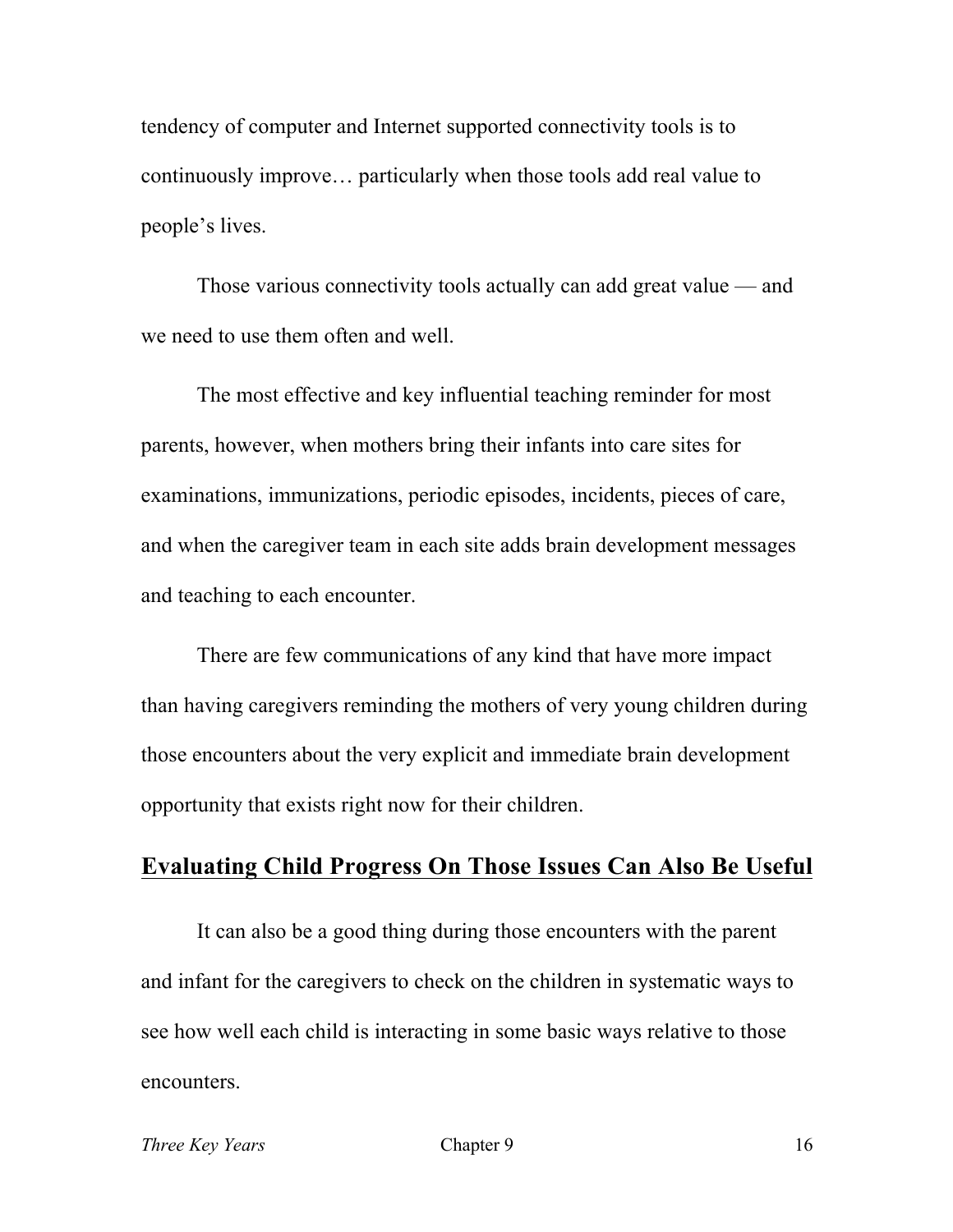In some care settings, putting formal processes in place to do early childhood development evaluations can be a good thing to do — with parents told immediately about any issues and opportunities for their child that are detected in that education process.

The Pediatrician's Academy has shared a list of some very useful evaluation tools that caregivers can use and care sites should understand what those tools are.

## **Caregivers Should Encourage Parents To Talk, Read, Sing, And Interact**

The key and most useful thing that needs to be done in those encounters is to have the caregivers teach each parent about the value of direct and personal focused interaction with their child — and to teach parents what kinds of interactions can have the most value and benefit for their children.

The tool kit of basic interactions that parents can learn to use to exercise their child's brain isn't complex or technical. Direct interactions are the key tools for each parent to use to make brains strong.

Parental interactions with children are the key tools and the most effective approaches that build brain strength in each child. Direct and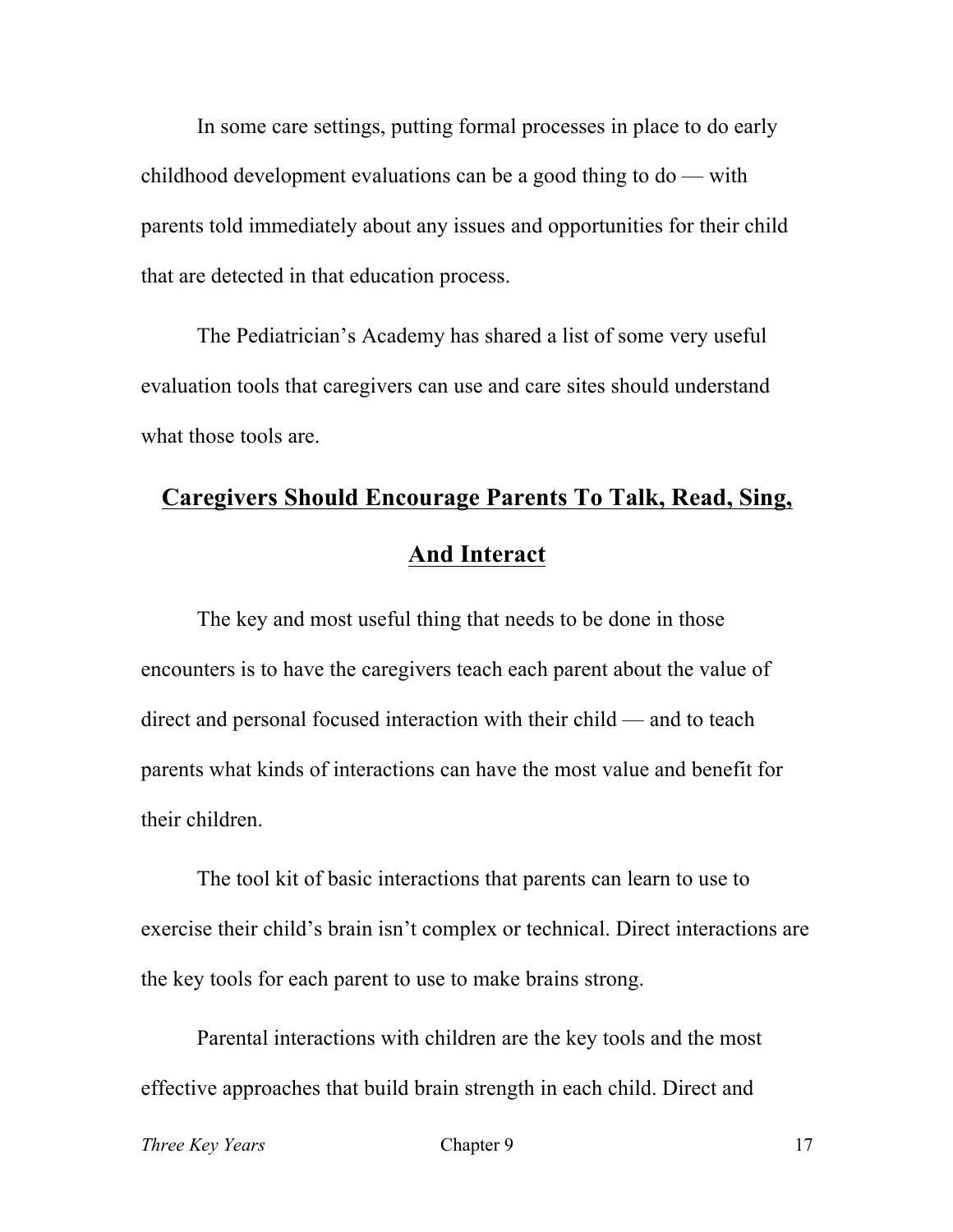focused interactions by an adult with each child are key steps for helping each child.

Children with zero adult interactions tend to end up with tiny vocabularies by the time they enter kindergarten. Those children with very low levels of adult interactions end up with fewer neuron connections — and the children with the lowest interaction levels too often can end up with the physical brain damage that is created by toxic stress syndrome.

Those children face very difficult lives.

### **Speak Constantly, Read, Interact, And Show Warmth To Each Child**

By contrast, the children whose parents speak constantly to them, read regularly to them, interact frequently with them, and show consistent and real warmth to them end up with much larger vocabularies, stronger brains, better learning abilities, and those children avoid the life altering brain and physical damage that results from toxic stress syndrome.

Parents who don't know that science and who have not had those opportunities explained to them are less likely to do the useful and functional things in their own homes with each child that strengthen their child's brain.

*Three Key Years* 18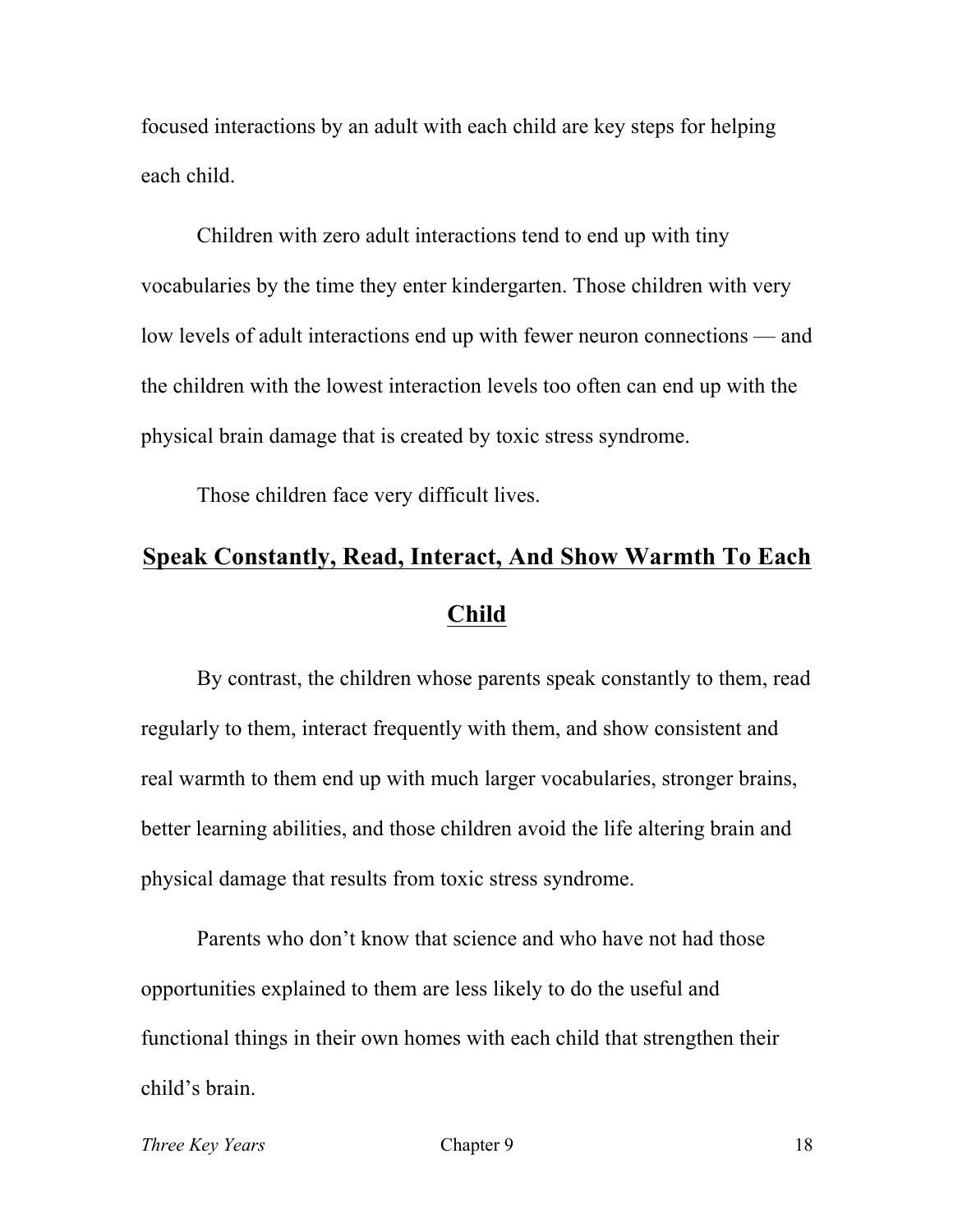The basic set of things that build a strong brain for a child can happen in each home for each child. Those beneficial activities are all anchored on basic direct adult interactions with each child.

# **Talk, Read, Interact, Ask Questions, And Sing To Build Strong Brains**

Care teams need parents of each child to know that talking to the child is a very powerful and effective interaction that each parent can do for a child.

Care teams also need to encourage reading to each child. Caregivers should teach parents that reading to their child even half an hour a day can change the learning trajectory for their child.

Reading books and talking to the child about the books that are being read both teaches children the critical link between symbols and meaning and teaches basic thought processes that create linear thinking. Reading creates its own levels of value and that value is enhanced when the adult in each child's life also talks very directly to the child.

Asking questions can also add great value relative to creating both thought processes and verbal interactions.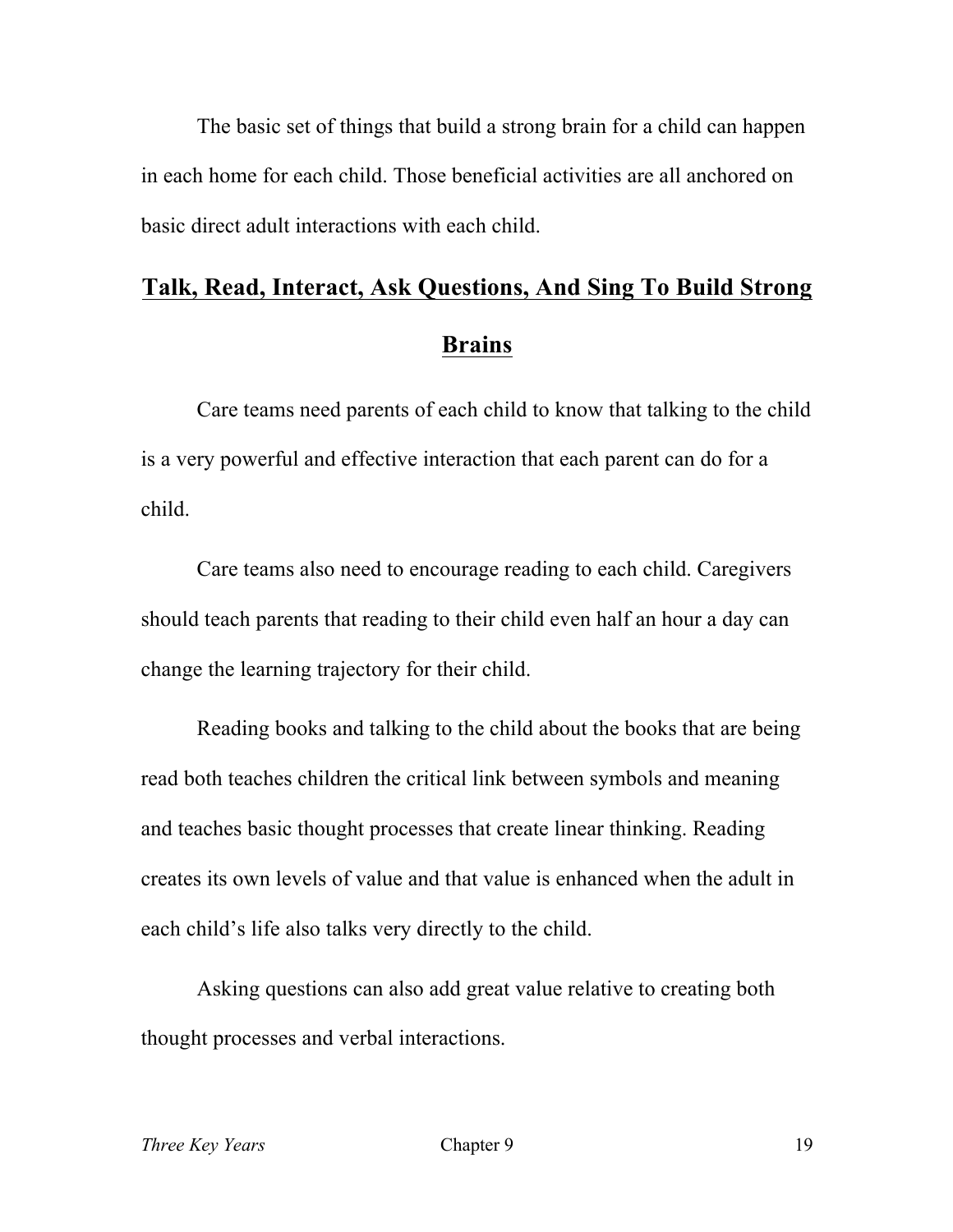Simply asking questions every day to each child is a highly effective interaction that also can build brain strength and neuron connections that last the child for life. Talking constantly to each child about the setting and the situations each child is in can cause millions of words to be spoken to each child in those key years.

Those spoken words by key adults help children learn to think, and those spoken words strengthen connections in each child's brain.

So for pediatric care teams, the approach of encouraging mothers and fathers to read, talk, and sing to their children can be an extremely important thing to do in every set of encounters with parents.

#### **Care Givers Can Help Create Access To Books**

Helping mothers with the reading, talking, and singing functions can add to the levels of success for each child. Care teams can often determine whether basic help in those areas is needed by the mother or family.

If, for example, a mother has no books or if mothers can't actually read, themselves, then caregivers can and should help mothers get access to books and should encourage mothers to find someone in their family, community, or setting who can do those reading functions with their child.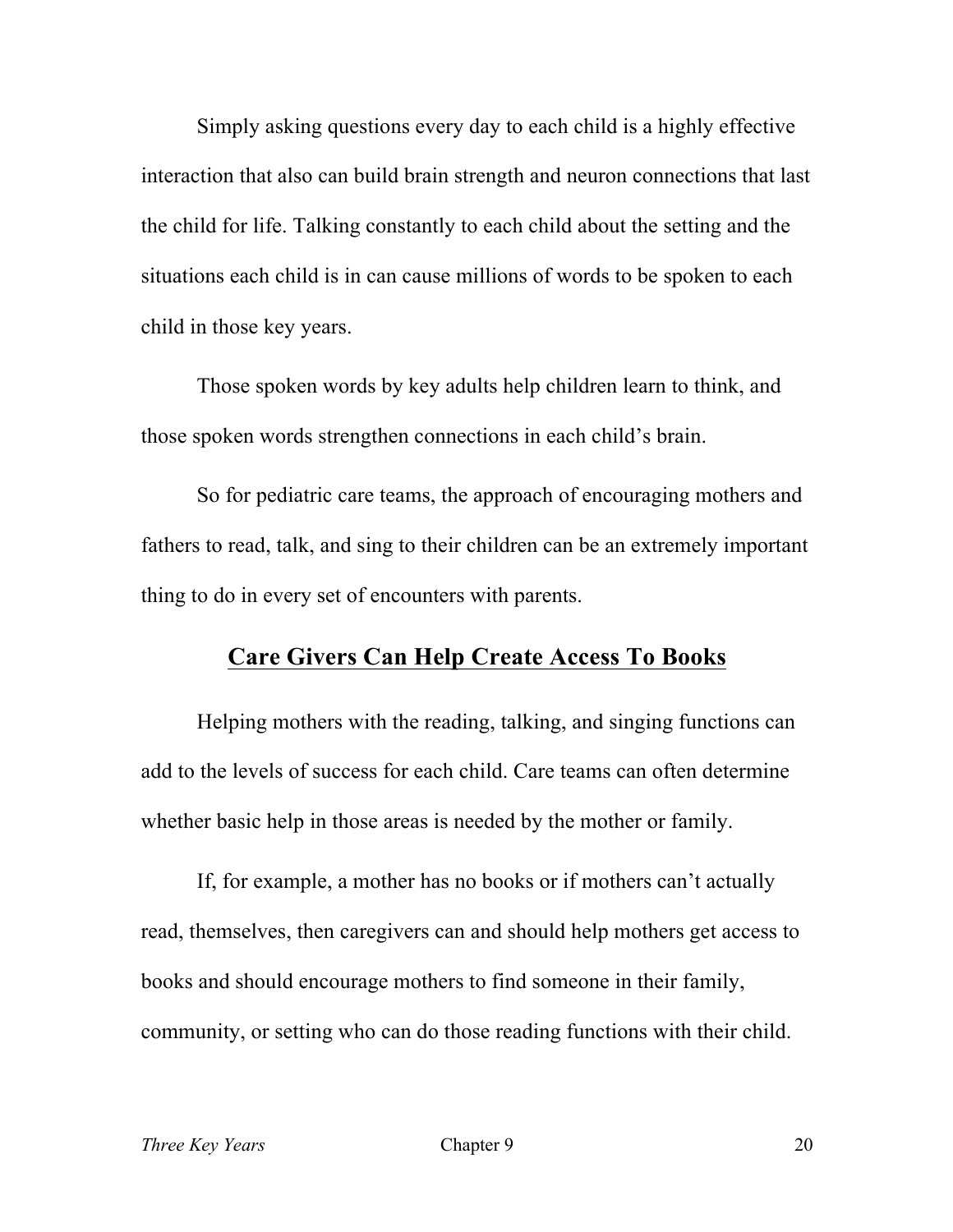Mothers who understand the value of reading, but who can't read themselves, can often find someone else to read to their child. Also everyone needs to realize that the mothers who can't read themselves can still give their infants high levels of very useful and effective brain development support by simply talking directly in caring ways to their child.

Reading is good and talking is essential as a brain-building tool. Talking all by itself builds the connections that children need — and the talking done to a child does not need to be connected to a book to have major value.

Caregivers can teach all of those realities to each parent for each child in the course of caring for each child.

#### **Free Books And Text Messages Can Help**

When reading is possible, reading can be a wonderful brain development tool. Several studies have linked reading levels in homes to income levels in homes. Higher income homes do tend to have both more books and higher income homes tend to spend more time reading to children.

One study showed that the average well-to-do mother had over a dozen books in the home to read to each child — and that same research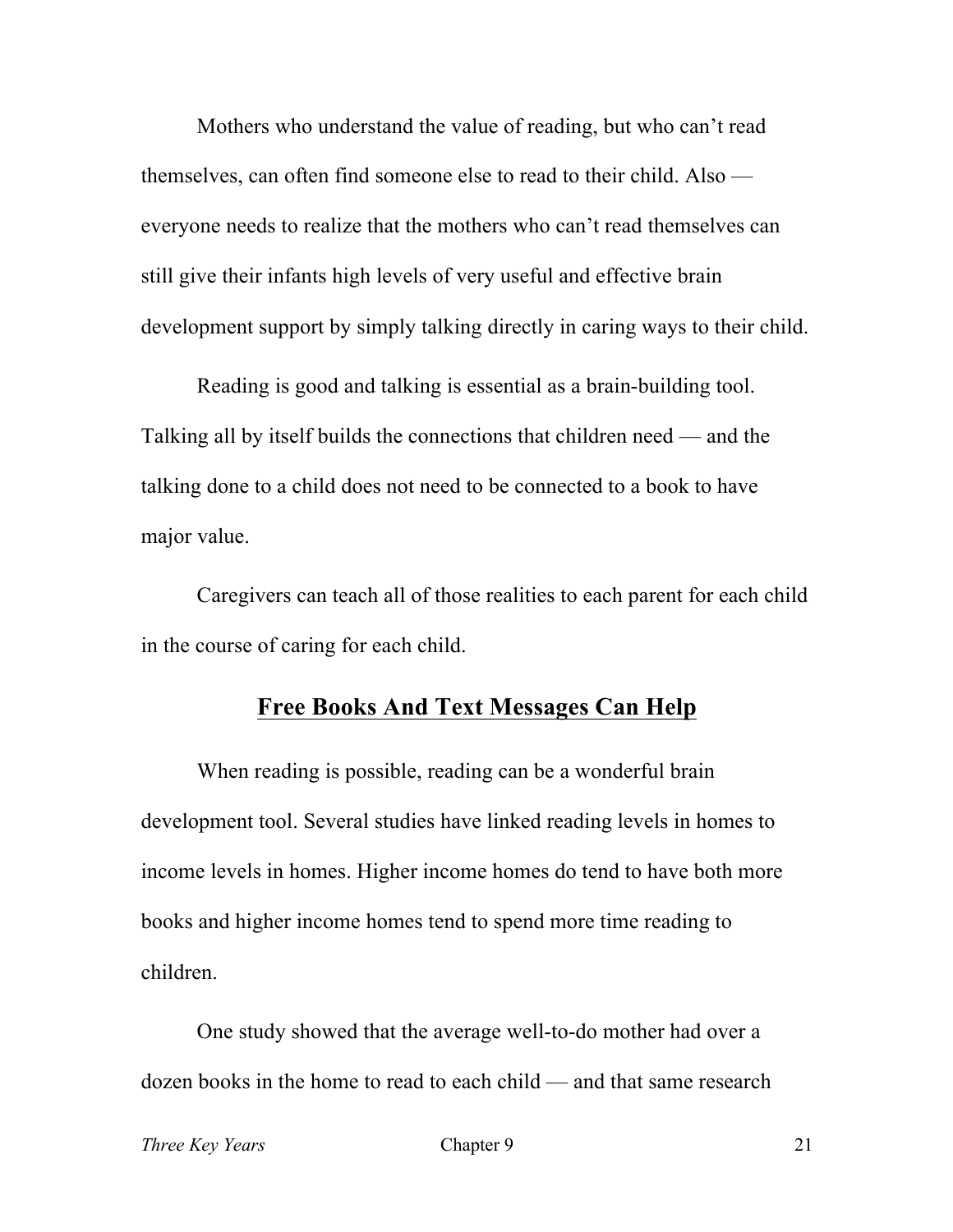showed that almost 60 percent of the low-income homes did not have one single children's book in their home.

Another study showed that one-third of low-income mothers do read every day to their children — but over half of the low-income mothers did not read to their child at all.

# **We Can't Change Income Levels But We Can Change Reading Levels**

The fact that one-third of the low-income mothers who were studied in that survey did read to their children every day is extremely important information because it tells us that it is entirely possible for children in lowincome homes to have someone read to them and to directly benefit from reading.

Low-income homes that value reading can clearly make reading a reality for children. Low-income is not an absolute barrier or a functional barrier to reading. Low-income homes can and do read to their children now.

We need to make that percentage of low-income families who read daily to their child much higher in order to benefit more children.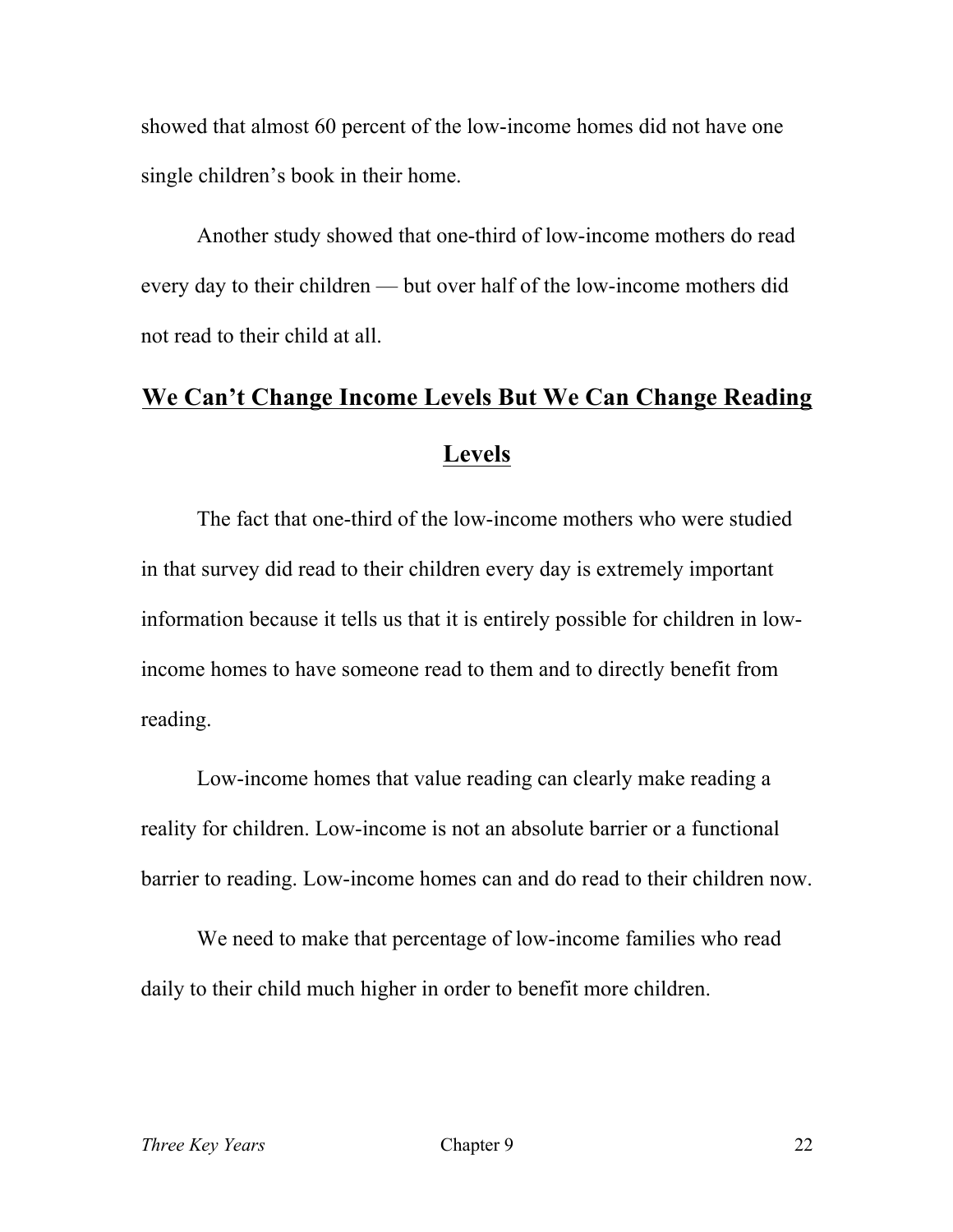The children from that one-third of the low-income homes who do have daily reading will clearly do much better in school then the children in the homes where reading does not happen at all.

The key factor that exists for each child relative to learning readiness isn't their family income — it is their family approach to reading and their family approach to interacting with their child.

We cannot change family income — but we can change family approaches to having books read to each child.

For the families who do not read today, we need our care teams who interact with each mother and family to teach the value of reading and we also need to create access to books. It is much harder to read to a child in any home if there is not a single book to read in the home.

### **Reach Out And Read Provides Books For Homes**

Some of the best child-focused care sites now make children's books available to new mothers during early visits. Some care sites point mothers to various settings where reading support exists.

One of the programs that is often supported by pediatricians is called "Reach Out and Read." That program is described in Chapter Twelve of this book. It is focused on getting books into the homes that need books.

*Three Key Years* Chapter 9 23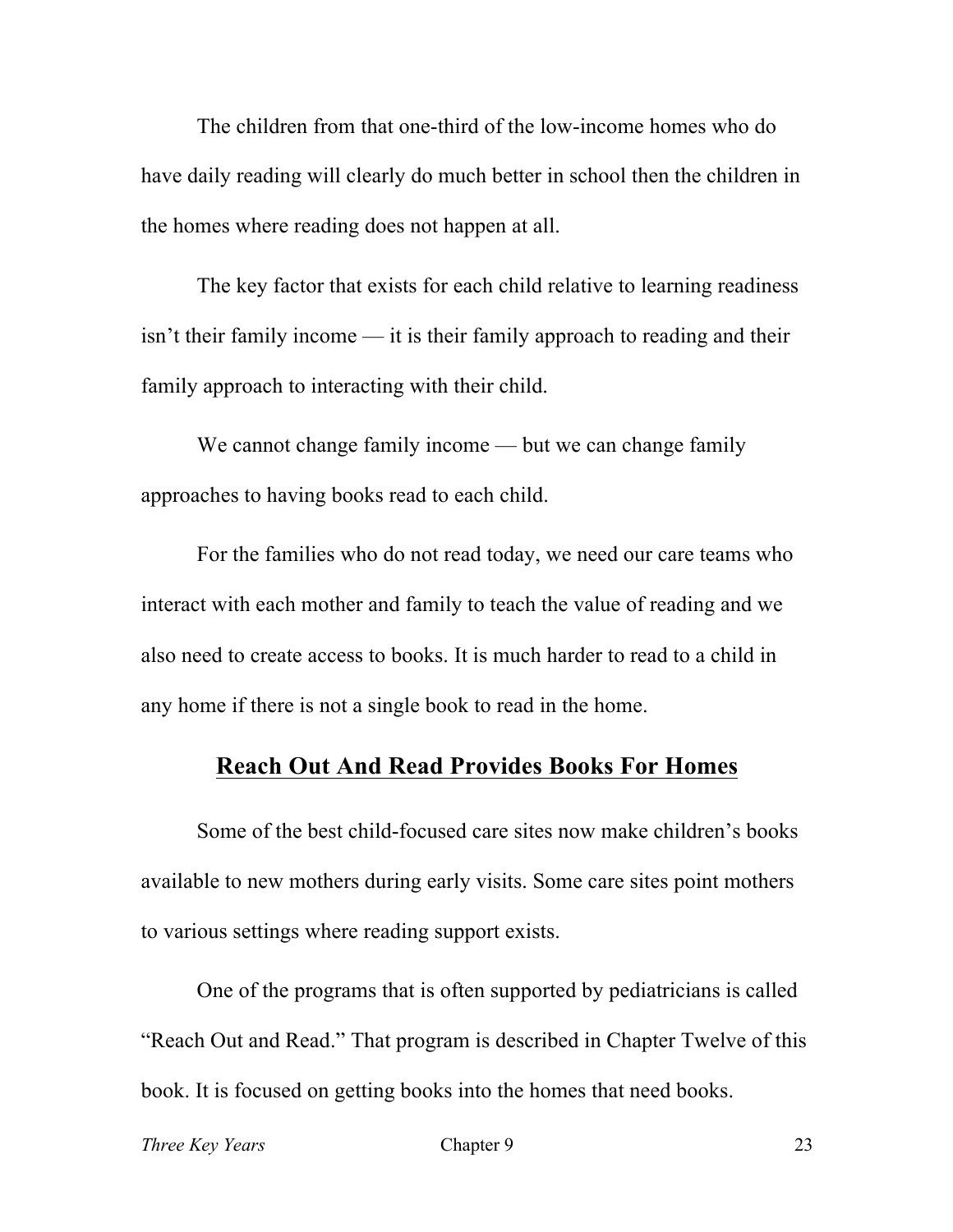Any programs that provide books to the homes who do not have books is a good program for children. You can't read books that don't exist.

We need people in each community setting and in each care setting for low-income people to create access to books for all of the children who need books in those key years.

We are a nation of great resources. We need to channel some of those resources into those particular uses and we need to do that channeling now.

Reusing books can be part of the process. That often happens in family settings now. Families often reuse books inside of families. We need to extend that process of reusing books to have families helping other families by making books available for reuse.

#### **Well Used And Well Loved Books Should Get Extended Lives**

Well-to-do families who read extensively to their children often have shelves full of children's books that sit idle and gather dust as the children who used those books grow older. We need better mechanisms in place to get those much loved and well used children's books from those homes to a new set of children so those special books can change even more lives and can be loved and well used in new settings.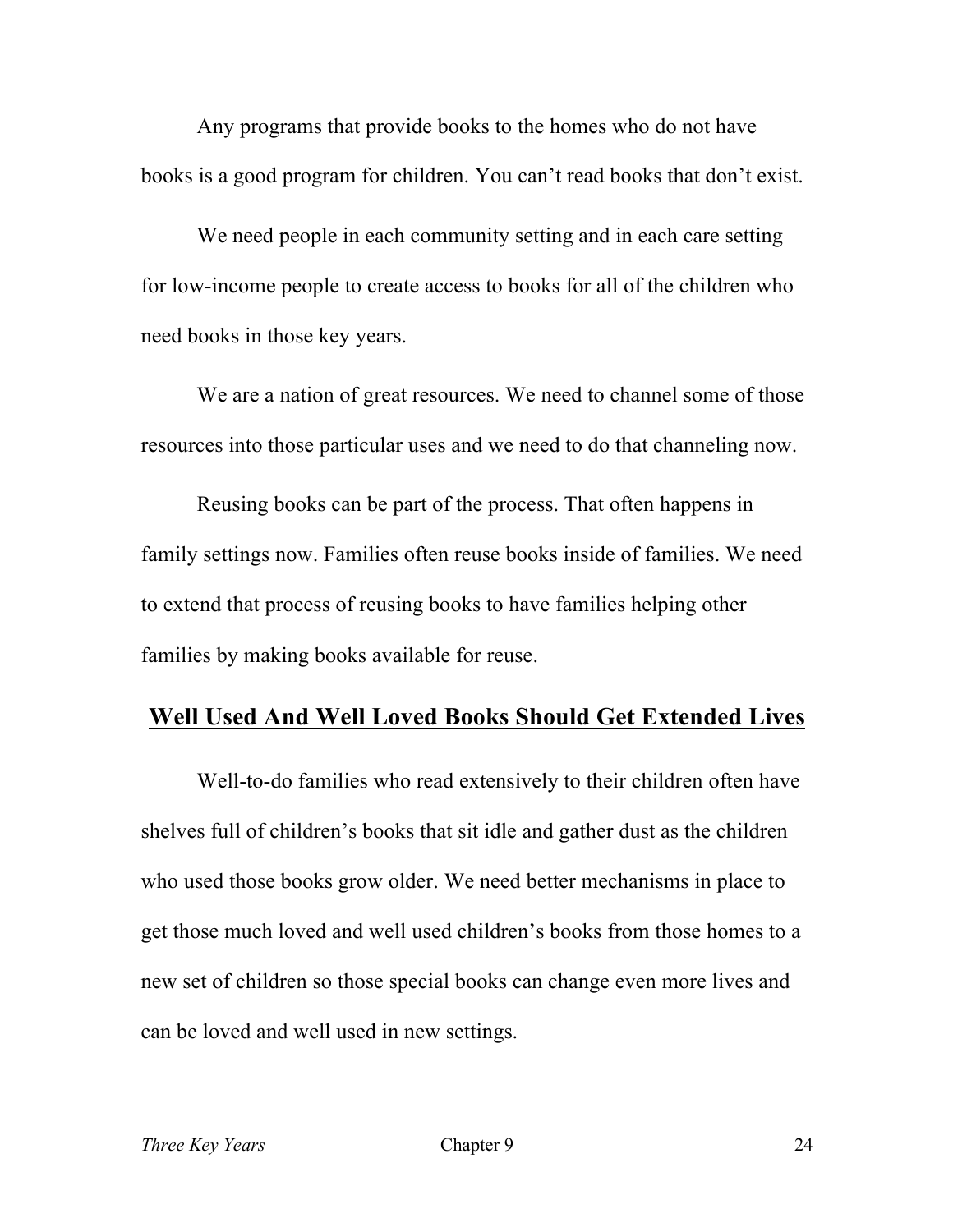Various communities need to build ways of doing that distribution and those distribution approaches that are created in various settings need our targeted support. Linkages to care sites can be a very good way of creating that support.

Some child focused care sites today also pass out teaching materials like cups, blankets, caps, and t-shirts that contain printed reminders to the parents to read, talk, play, and sing to their children. Those care sites who distribute those materials want the parents to remember the messages about those interactions once the parents return to their homes.

Some care sites even send text message reminders to parents to interact in those ways with their new infants and toddlers.

All of those messages and support materials from care sites come with a high level of credibility with parents because of their trusted source.

Caregivers need to make this issue a priority because if we are going to succeed in getting all children school ready for school by the time each child enters school, then the care teams for each mother and each child need to be part of the education and support team in highly credible and functional ways.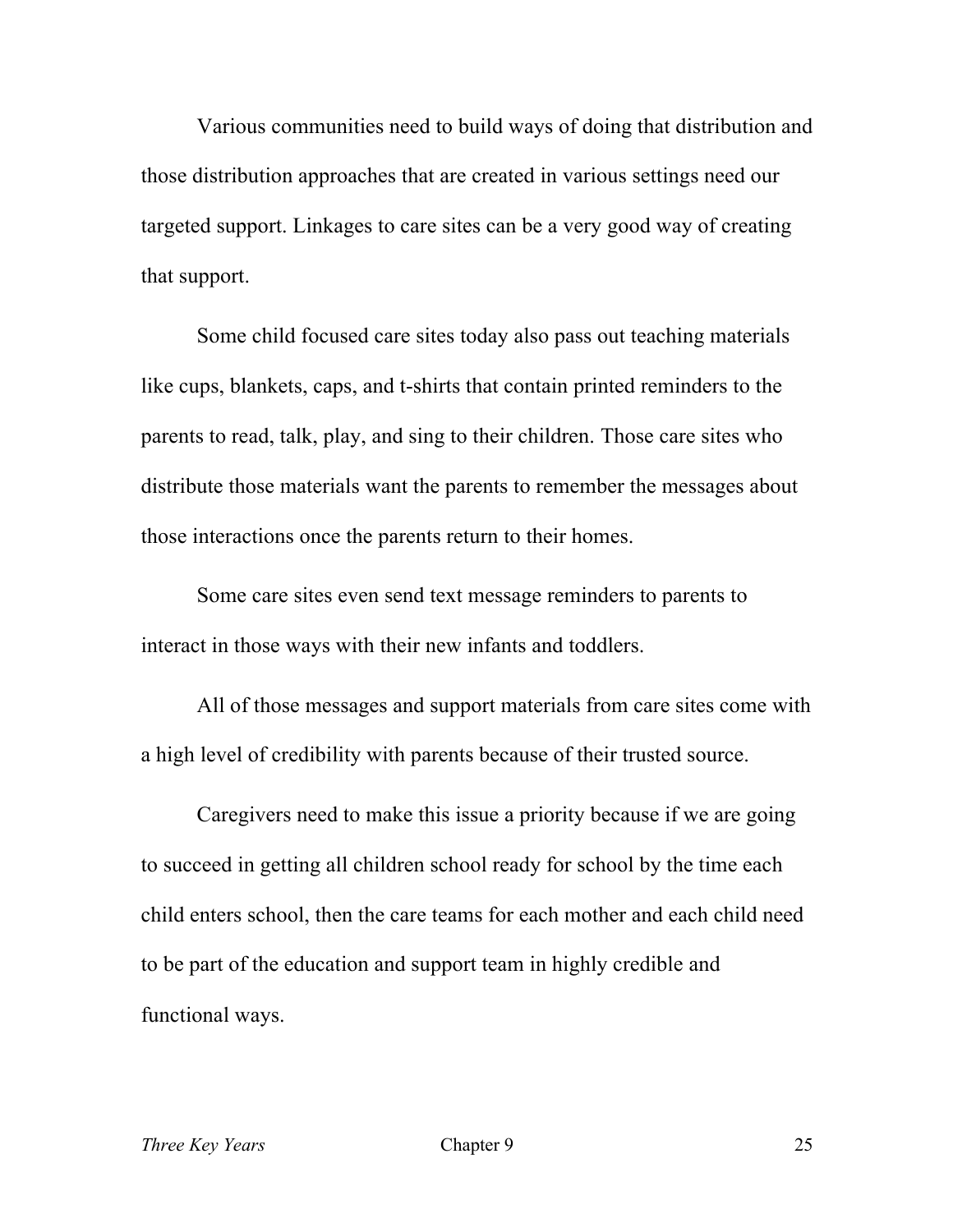# **Caregivers Need To Make Early Brain Development A Top Priority**

No one has more credibility with mothers, fathers, and families than caregivers. That point is worth repeating. No one interacts with children and their parents more consistently and directly in those key years than caregivers. That fact creates a functional opportunity that we should not waste.

Using those direct caregiver encounters with each child as a mechanism for communicating key messages about brain development exercises and interactions to each parent has clear and obvious value for each child.

No aspect of biological development has a bigger impact on the entire lives of children than building strong brains for each child in those first key high opportunity years when our brains develop.

We need the caregivers who clearly understand that science and who recognize that biological opportunity to choose to use that knowledge with their patients to improve the lives of all of their early childhood patients by teaching that science to the parents of each child.

### **All Child Care Givers Want To Help Children**

*Three Key Years* Chapter 9 26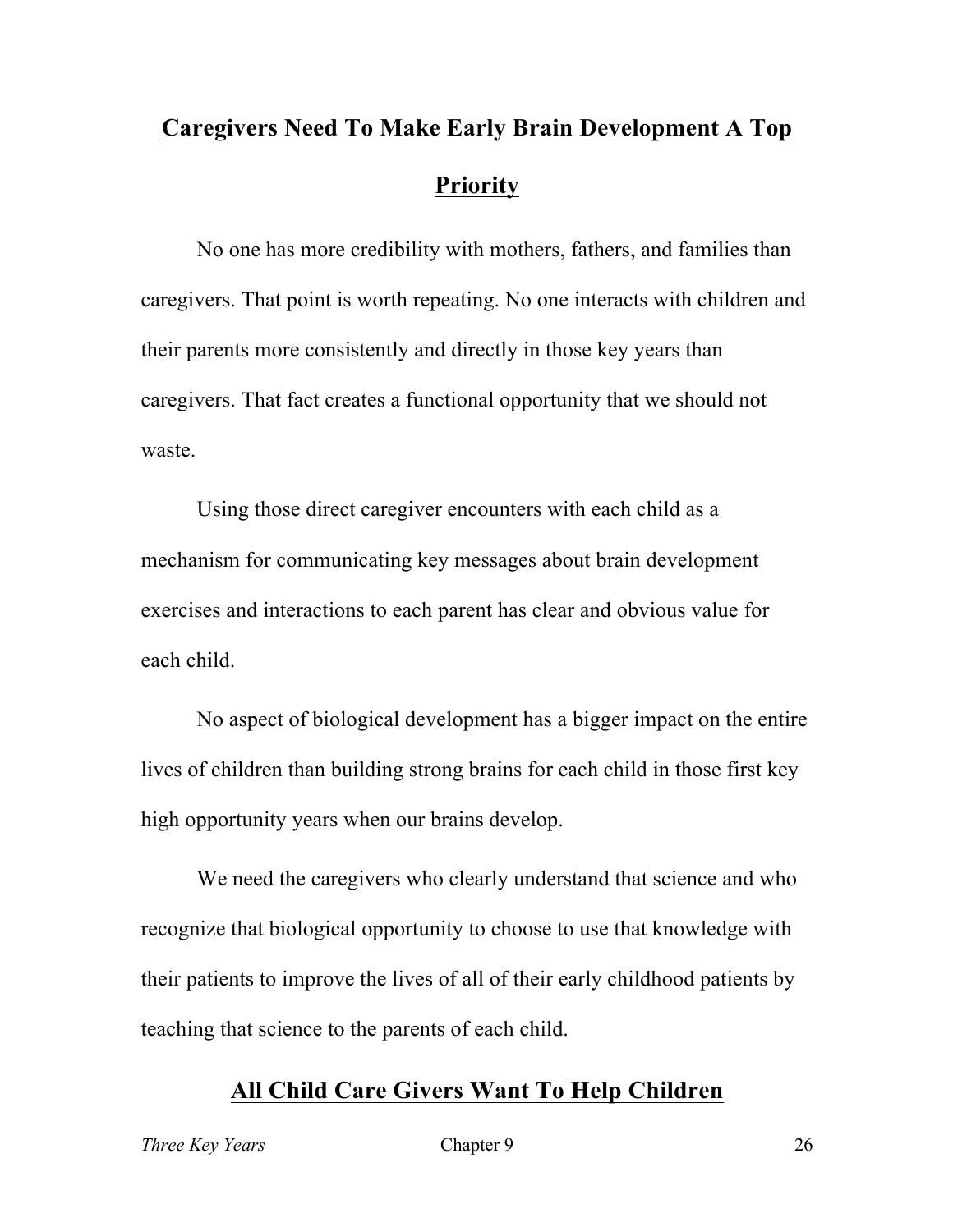All caregivers for children became caregivers for children to help children. That is their career path and that is their personal motivating life objective. Helping children is their goal and it is their mission.

Building stronger brains very directly helps each child and helps achieve that mission for each caregiver. Sharing this information with parents in ways that help parents support their children in that key development area and key time frame is one of the best things that the caregivers can do to actually have a major positive lifetime impact on each child.

We know that for most children who go to their regular pediatric visits, there are multiple pediatric encounters with our children in those first key years.

There is no excuse for every parent who goes to those encounters not to know that key set of facts about their children in those key years when that information has its highest medical, biological, and functional value for each child.

We need our care teams to make strengthening each child's brain a care delivery priority and we need our care teams to help parents build intentional and consistent parenting practices that benefit each child.